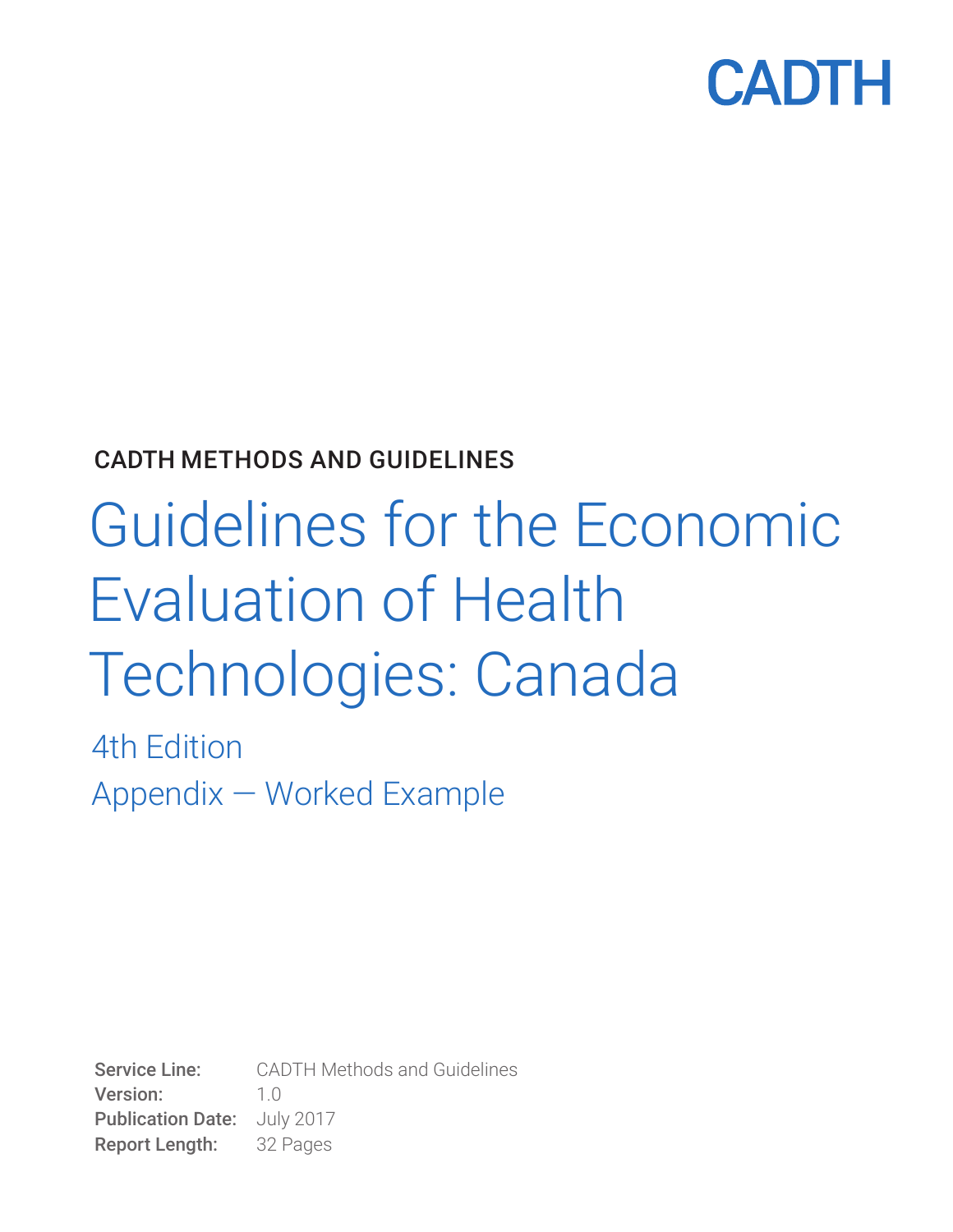

Cite As: Guidelines for the economic evaluation of health technologies: Canada. 4th ed. Appendix — worked example. Ottawa: CADTH; 2017 Jul.

Disclaimer: The information in this document is intended to help Canadian health care decision-makers, health care professionals, health systems leaders, and policymakers make well-informed decisions and thereby improve the quality of health care services. While patients and others may access this document, the document is made available for informational purposes only and no representations or warranties are made with respect to its fitness for any particular purpose. The information in this document should not be used as a substitute for professional medical advice or as a substitute for the application of clinical judgment in respect of the care of a particular patient or other professional judgment in any decision-making process. The Canadian Agency for Drugs and Technologies in Health (CADTH) does not endorse any information, drugs, therapies, treatments, products, processes, or services.

While care has been taken to ensure that the information prepared by CADTH in this document is accurate, complete, and up-to-date as at the applicable date the material was first published by CADTH, CADTH does not make any quarantees to that effect. CADTH does not quarantee and is not responsible for the quality, currency, propriety, accuracy, or reasonableness of any statements, information, or conclusions contained in any third-party materials used in preparing this document. The views and opinions of third parties published in this document do not necessarily state or reflect those of CADTH.

CADTH is not responsible for any errors, omissions, injury, loss, or damage arising from or relating to the use (or misuse) of any information, statements, or conclusions contained in or implied by the contents of this document or any of the source materials.

This document may contain links to third-party websites. CADTH does not have control over the content of such sites. Use of third-party sites is governed by the third-party website owners' own terms and conditions set out for such sites. CADTH does not make any guarantee with respect to any information contained on such third-party sites and CADTH is not responsible for any injury, loss, or damage suffered as a result of using such third-party sites. CADTH has no responsibility for the collection, use, and disclosure of personal information by third-party sites.

Subject to the aforementioned limitations, the views expressed herein are those of CADTH and do not necessarily represent the views of Canada's federal, provincial, or territorial governments or any third party supplier of information.

This document is prepared and intended for use in the context of the Canadian health care system. The use of this document outside of Canada is done so at the user's own risk.

This disclaimer and any questions or matters of any nature arising from or relating to the content or use (or misuse) of this document will be governed by and interpreted in accordance with the laws of the Province of Ontario and the laws of Canada applicable therein, and all proceedings shall be subject to the exclusive jurisdiction of the courts of the Province of Ontario, Canada.

The copyright and other intellectual property rights in this document are owned by CADTH and its licensors. These rights are protected by the Canadian *Copyright Act* and other national and international laws and agreements. Users are permitted to make copies of this document for non-commercial purposes only, provided it is not modified when reproduced and appropriate credit is given to CADTH and its licensors.

About CADTH: CADTH is an independent, not-for-profit organization responsible for providing Canada's health care decision-makers with objective evidence to help make informed decisions about the optimal use of drugs, medical devices, diagnostics, and procedures in our health care system.

Funding: CADTH receives funding from Canada's federal, provincial, and territorial governments, with the exception of Quebec.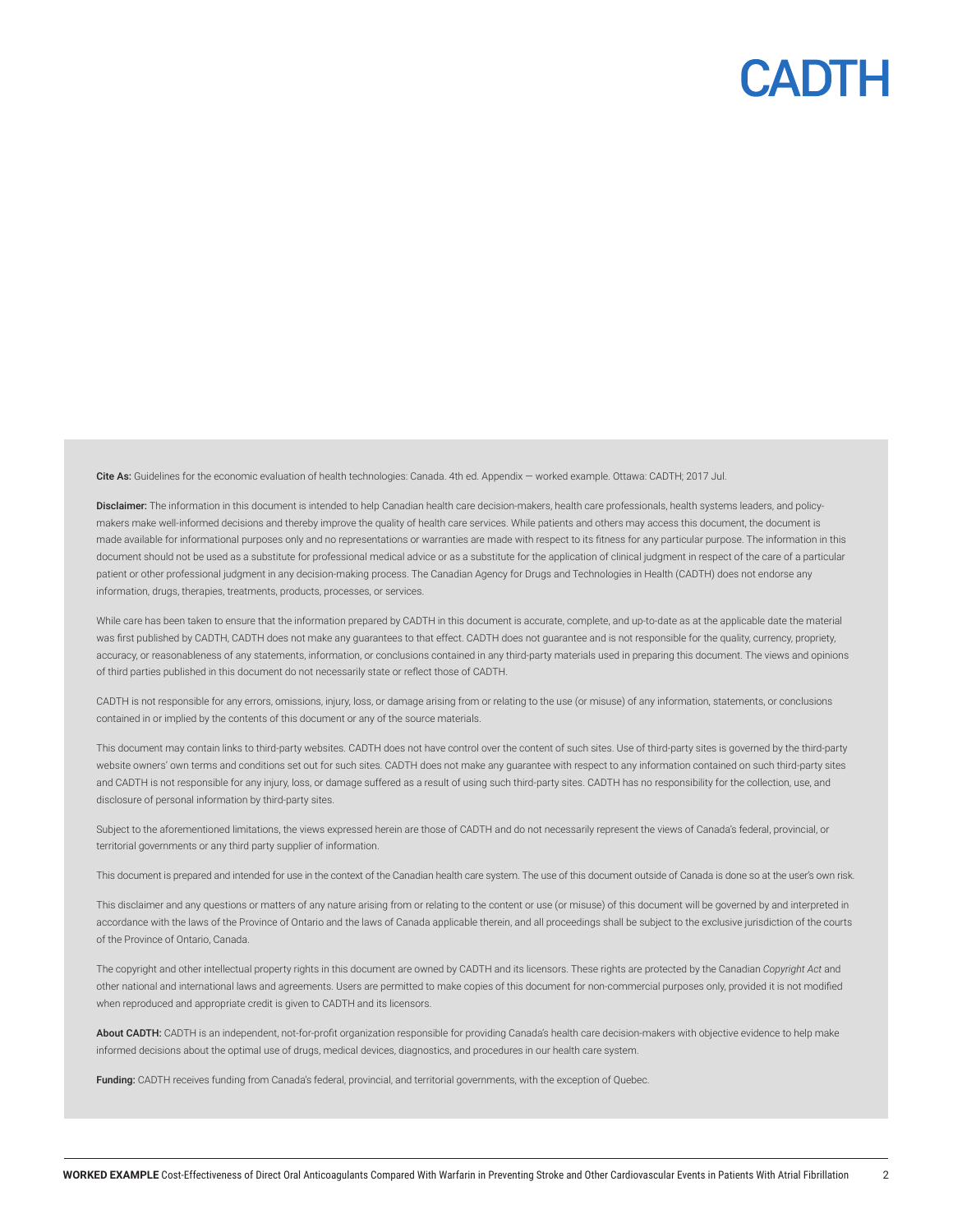Worked Example: Cost-Effectiveness of Direct Oral Anticoagulants Compared With Warfarin in Preventing Stroke and Other Cardiovascular Events in Patients With Atrial Fibrillation

#### **Context**

The following is a worked example of how economic evaluations can be designed and reported, and aligned with the recommendations in the 4th edition of CADTH's *Guidelines for the Economic Evaluation of Health Technologies: Canada*. 1 The case study used is based on a published economic evaluation,<sup>2</sup> modified for illustrative purposes for this example. The analysis has been changed to correspond with the current guidance; however, the decision problem and data inputs remain the same.

#### 1. Decision Problem

A new class of direct oral anticoagulants became available for the prevention of stroke in the treatment of patients with atrial fibrillation. The decision problem relates to whether these new oral anticoagulants should be reimbursed under provincial public drug plans, depending on patients' underlying risk (as assessed by a CHADS2 score) and based on the expected costs and outcomes of therapy. To address this problem, a cost-utility analysis (CUA) was conducted that compared the individual new direct oral anticoagulants available at the time of the analysis (e.g., dabigatran, rivaroxaban, apixaban) with warfarin in patients with non-valvular atrial fibrillation. Patients were stratified into subgroups based on their CHADS2 scores. Given the relevant decision-makers, a CUA over a lifetime horizon was conducted from a health care payer perspective (incorporating the lifetime costs, treatment effects, and the events either prevented or caused by the respective treatments).

### 2. Types of Evaluations

The reference-case analysis was in the form of a CUA, with outcomes expressed as qualityadjusted life-years (QALYs).

### 3. Target Population

The target population for the analysis was Canadian patients with non-valvular atrial fibrillation requiring anticoagulation therapy. The analysis was stratified whereby costeffectiveness was assessed by a CHADS2 score ( $2, \geq 3$  without previous stroke,  $\geq 3$  with previous stroke). The stratification was based on an understanding of the disease, the factors associated with an increased risk of subsequent events, and the criteria used for deciding upon interventions. This was based on consultation with clinical experts (i.e., the expert judgment of individuals with clinical expertise).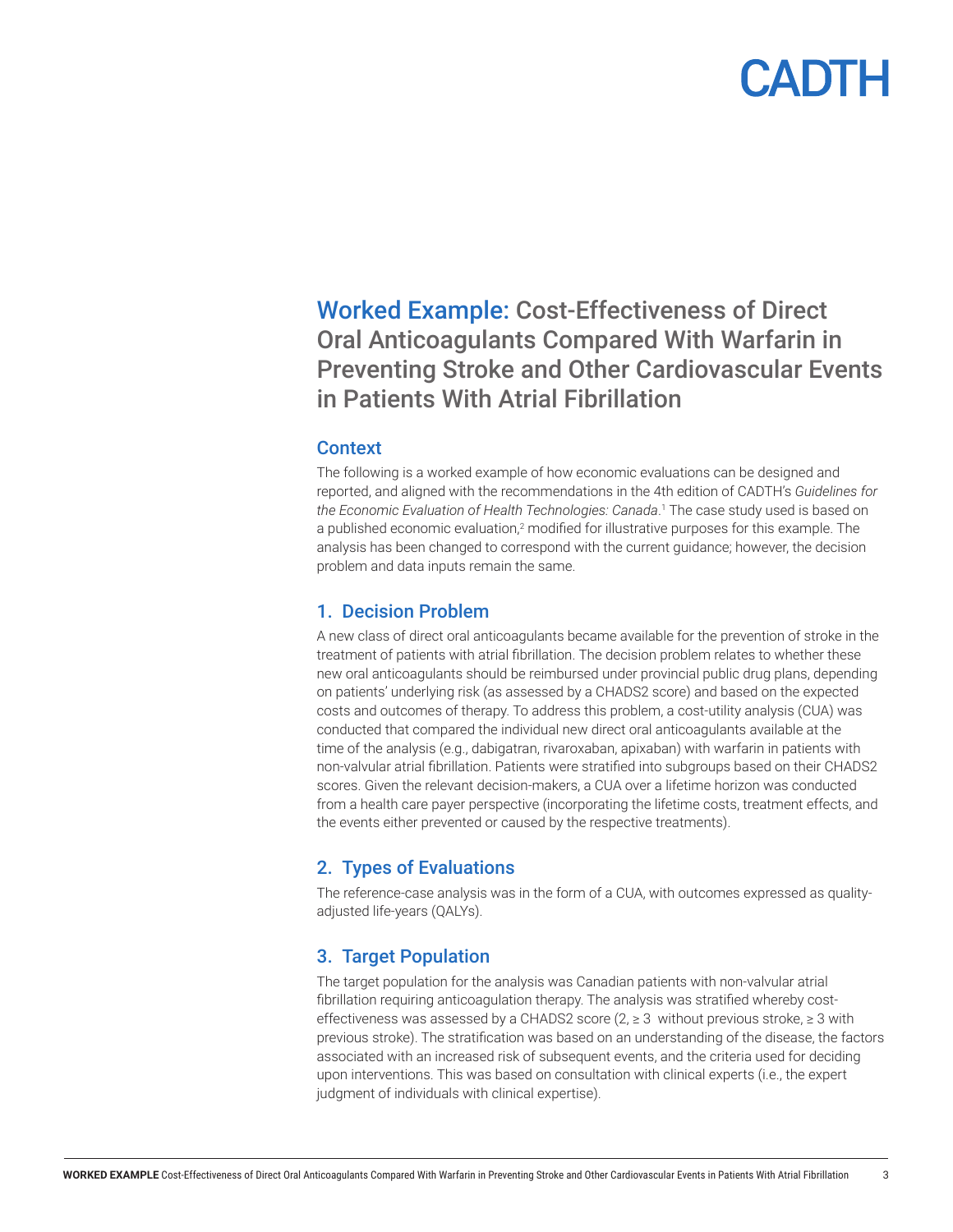#### 4. Comparators

Interventions compared in the analysis included the current care option at the time (warfarin) and the newer oral anticoagulants as required by the specific decision problem (dabigatran 150 mg twice daily and 110 mg twice daily, rivaroxaban, and apixaban). Given the decision problem, no other comparators were considered appropriate within the preventive setting.

### 5. Perspective

As required by the decision problem, the perspective adopted was that of a publicly funded health care payer. No other perspectives were of interest to the decision-maker; therefore, costs and outcomes were restricted to those of relevance to a publicly funded health care payer.

### 6. Time Horizon

To fully address the decision problem, a lifetime time horizon was adopted for the reference case to capture the lifetime costs and effects of the treatments, and the events either prevented or caused by the respective treatments. Non–reference case analyses adopted alternative time horizons of 20 years, 10 years, and two years (average duration of major clinical trials).

### 7. Discounting

In the reference case, an annual discount rate of 1.5% was applied to both costs and outcomes. Non–reference case analyses were conducted that explored discount-rate scenarios of 0% and 3%.

### 8. Modelling

A Markov model was designed that both addressed the decision problem and was justified, based on the temporal nature of the condition and events associated with the condition. Thus, the model was consistent with the current understanding of the clinical and care pathways for atrial fibrillation and the interventions being compared. Furthermore, the model structure was conceptualized, considering existing well-conducted and validated models that appropriately captured the clinical and care pathways for the condition, and reflected all of the components of the decision problem.

Within the Markov model, a population cohort of patients was followed from initiation of treatment (pharmacotherapy) to death, while simulating the incidence of condition-related events associated with the patient population (Figure 1). Events were simulated based on a three-month cycle. For incorporation into the economic model, transition probabilities with respect to warfarin were derived for the three-month cycle using standard methodology.

The specific events modelled were: transient ischemic attack (TIA); stroke (fatal, major, or minor); bleeding (fatal, intracranial hemorrhage [ICH], major non-ICH, and minor); myocardial infarction (MI); pulmonary embolism (fatal or non-fatal); and death without an event. The probability that such events occur is influenced by a number of factors, including treatment and patient characteristics. Patients who experience a stroke, major bleed, or ICH while on treatment were assumed to subsequently receive Aspirin treatment alone. It was assumed that the outcomes of events would not differ by treatment. Given the need for health states to be reflective of events and previous history, there were a total of 173 potential health states in the model. All assumptions made within the model are detailed in Table 2.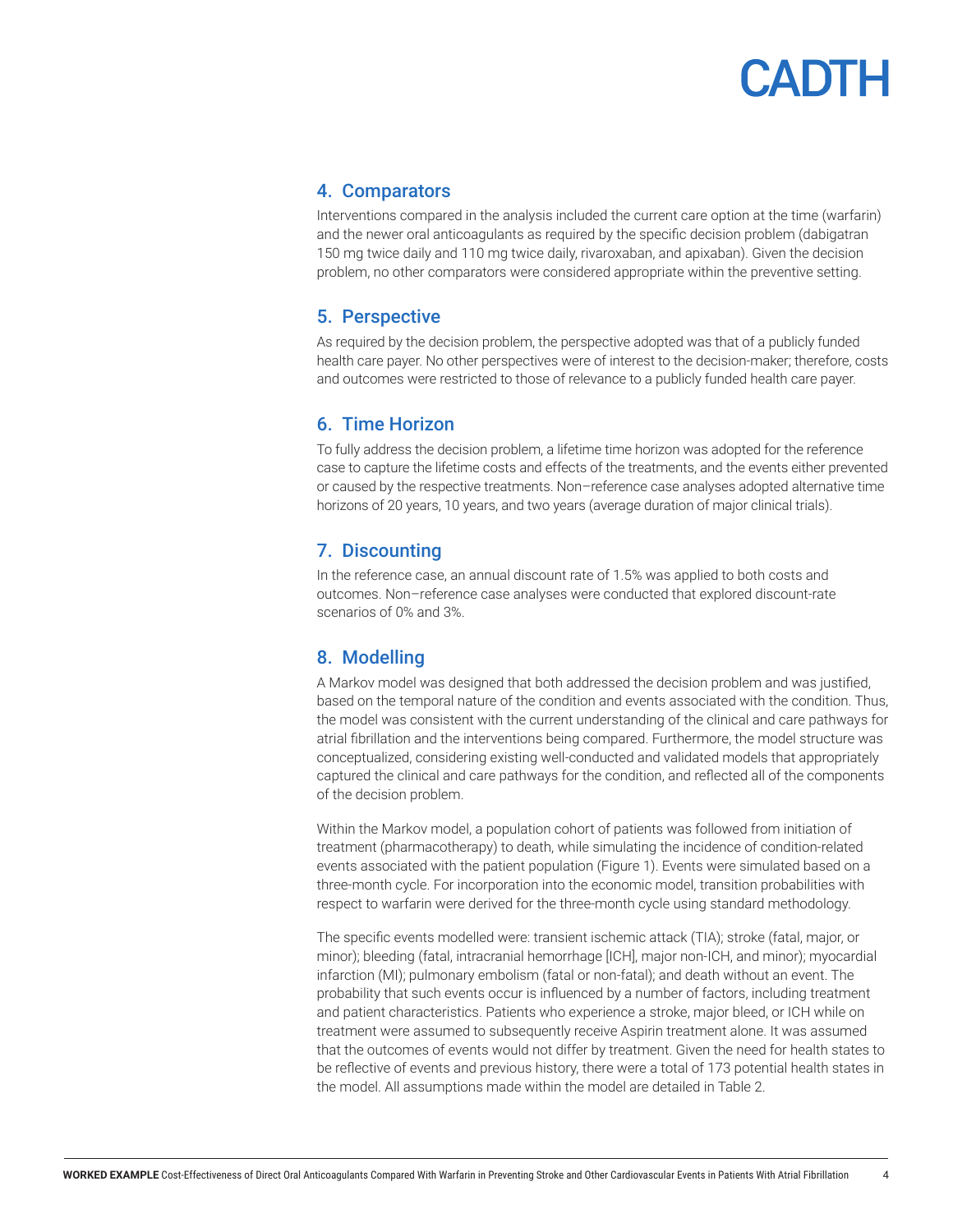The model structure is detailed in Figure 1. A cycle length of three months was adopted.<sup>2</sup>

The face validity of the model in terms of structure, assumptions, and parameters was sought throughout the exercise by seeking the expert judgment of those with related content expertise, and by presenting the final version of the model and inputs for validation. The model was subject to rigorous internal validation involving quality assurance for all mathematical calculations and parameter estimates. A second expert in health economic modelling reviewed the model to validate all coding. Validation checks included varying individual parameters and assessing whether the results changed in the appropriate direction. For example, setting utility values to one and ensuring that, under this scenario, QALYs were equivalent to life-years. In addition, relative effects were set to one to ensure the same outcomes with respect to costs and QALYs, and then varied in each direction to ensure the expected direction of results was found. As previously discussed, cross-validation with other models was also conducted. The external validity of the model was explored by comparing the results of the model with the results of the clinical trials. Calibration was unnecessary, as all data required to populate the model were directly observable.

#### 9. Effectiveness

Information on clinical effectiveness was obtained through a systematic review of the clinical evidence.

Data from the RE-LY randomized controlled trial (RCT) were used for obtaining baseline estimates for the annual rates of clinical events for patients on warfarin and for ascertaining the probability that events were fatal (Table 1). The RE-LY RCT was selected because it had the most comprehensive reporting of data judged to be fit for purpose, credible, and consistent among the various sources. Where pertinent, data were obtained based on the strata identified previously.

Based on the evidence from both the clinical trial and expert judgment, it was assumed there were no differences in event-fatality rates among treatments.

The estimate for the transition probability for each event for patients being treated with dabigatran, apixaban, and rivaroxaban was derived by using the odds ratio for each treatment. This was obtained from a network meta-analysis (NMA) that followed best practices according to guidelines for the conduct of such analyses.<sup>3</sup> A detailed description of the methods and results of the NMA are available elsewhere.<sup>4</sup> Based on the available results, the following events were modelled to vary by anticoagulant: stroke, MI, major bleeds, and ICH. In addition, the model incorporated the same risks of minor bleeds, pulmonary embolism, and TIA for all anticoagulants.

The relative effectiveness of the newer anticoagulants versus warfarin was assumed to continue for the duration of the patient's lifetime while they continue on therapy. A scenario analysis was conducted where the effectiveness of therapy was assumed to decline by a rate of 5% per annum after year two (the typical follow-up in the identified clinical trials), i.e., for each cycle, the percentage decrease or increase in event rates on therapy is weighted by a factor of 0.95<sup>t-2</sup>.

In addition, the analysis explored the impact of extrapolation on the expected QALY gains from the optimal treatments. Specifically, the proportion of QALY gain off-treatment, and the proportion of QALY gain post the time horizon of the clinical trials, were analyzed.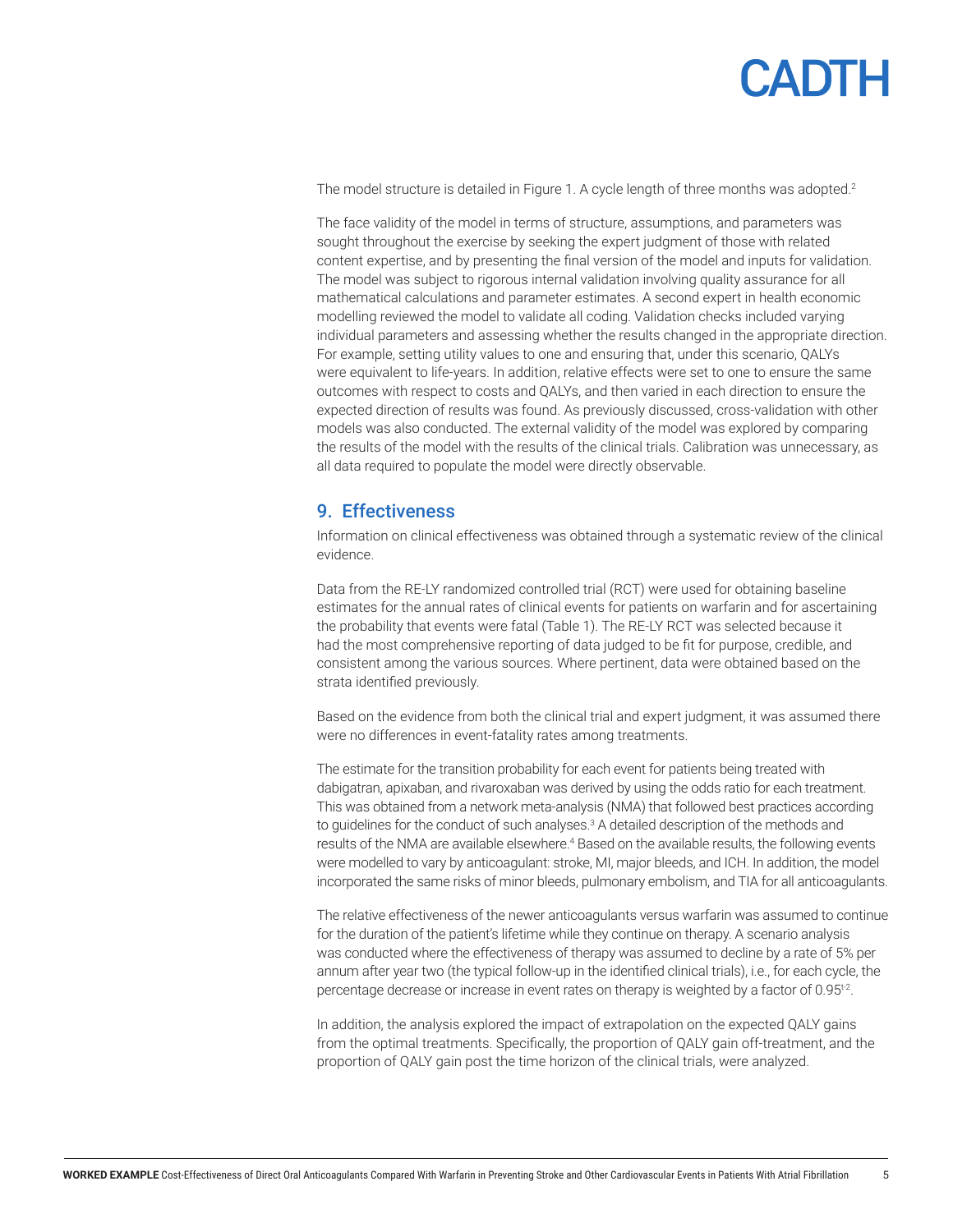In the model, patients who have a stroke, ICH, or major bleeding while on warfarin, rivaroxaban, dabigatran, or apixaban will continue on treatment with Aspirin alone. What is therefore of interest is to assess what proportion of the incremental QALY gains from the newer therapies is due to QALY gains while on Aspirin. For all three stratified groups, the incremental QALY gained while on the original treatment compared with warfarin were greater than the overall incremental QALY gained. Thus, the model did not forecast continued QALY gains after treatment discontinuation.

Of further interest is to assess what proportion of the incremental QALY gains from the newer therapies occurs in the period for which there is no clinical trial evidence (i.e., post two years). For patients with CHADS2 = 2, the proportion of the QALY gain for the new therapies compared with warfarin that was observed during the first two years was between 1.9% and 2.2%. For patients with CHADS2 ≥ 3 without previous stroke, the proportion was between 2.4% and 2.6%. For patients with CHADS2 ≥ 3 and previous stroke, the proportion was between 7.0% and 7.9%. Thus, the model suggested that a high proportion of expected QALY gains occurs after the study period with respect to clinical evidence. This would suggest that uncertainty related to time horizon and the waning of treatment effect may be highly relevant to decision-makers although, in this instance, it does not have a differential effect between the new oral anticoagulants.

#### 10. Measurement and Valuation of Health

Utility values were based on both the patient's previous event history (previous MI or stroke) and whether the patient experienced an event in the current cycle. Utility values are detailed in Table 1. Utility values were obtained from the literature through a detailed systematic review and were selected based on their fitness for purpose, credibility, and consistency. Fitness for purpose was assessed based on the contemporaneous nature of the data, the relevance to the specified patient population, and the Canadian context, including preferences reflective of the general population. Credibility was assessed based on the appropriateness of the methodology in terms of demonstrated psychometric properties.

Given the diverse nature of the utility values required to populate the model and the paucity of data in certain instances, alternate sources for values were required — with the values based on different populations and different instruments. As such, there was a degree of inconsistency in the methods adopted among utility values and, in certain instances, data from indirect utility measures were unavailable. This is an identified limitation of the analysis.

### 11. Resource Use and Costs

Given the design of the Markov model and the perspective of the analysis, costs were required for the treatment comparators and for resource use related to the specific events being modelled, as well as underlying health care management, given the patient's event history. As decision-making is at the provincial level, drug costs were obtained from the Ontario public drug plan formulary. Canadian health care costs related to both the management of the patients' underlying health states and the clinical events were obtained from the published literature through a detailed systematic review of published information. The selection of cost estimates was made based on their fitness for purpose, credibility, and consistency. To ensure the data reflect the jurisdiction of interest, fitness for purpose was weighed more heavily when assessing the relative trade-offs in these criteria among the various sources. Given that global health care costs by health state and clinical event were obtained, details of individual resource use were not required.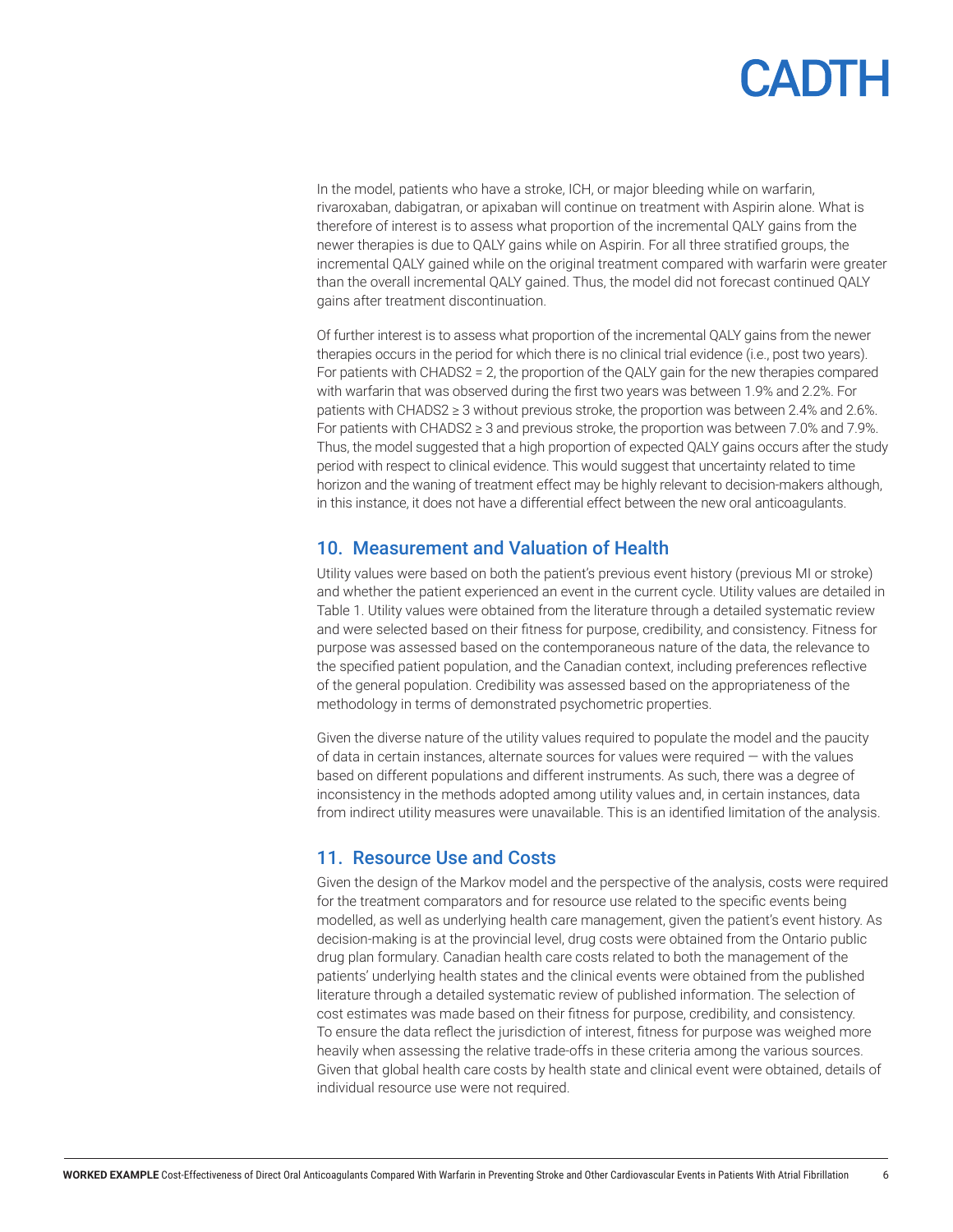Costs were provided for all health states and for all clinical events. Estimates in 2011 Canadian dollars are detailed in Table 1. The year 2011 was an appropriate base year, given the context of the study. Costs that were obtained for a different base year were inflated by the consumer price index using the Bank of Canada Inflation Calculator.

### 12. Analysis

The expected values of costs and QALYs for each comparator for the different strata based on CHADS2 score were obtained through probabilistic analysis.

The expected values were obtained from a Monte Carlo simulation with 5,000 replications. This was considered sufficient, as a plot of the expected values of incremental costs, QALYs, and cost per QALY gained by number of replications, demonstrated stability (Figure 2). The analysis followed standard methods for defining uncertainty around parameters. Transition probabilities were characterized by beta distributions, and relative risks and odds ratios were characterized by lognormal distributions. Utility values for long-term states were characterized by beta distributions, while utility decrements were characterized by normal distributions. Costs were characterized by gamma distributions. Drug costs were assumed fixed. Probability distributions were parameterized using empirical data. No data on correlation among parameters were available and no correlations were assumed. For event costs where no measures of dispersion were available, it was assumed that the standard error of the mean was 25% of the mean value.

Based on these values, a sequential analysis of cost-effectiveness was conducted following standard rules for estimating incremental cost-effectiveness ratios, including the exclusion of dominated alternatives. The analysis also reports costs disaggregated in terms of drug therapy costs and costs of treating events. It also reports the net monetary benefit from each therapeutic option based on a threshold value of \$50,000 per QALY.

### 13. Uncertainty

Uncertainty about the value of each parameter included in an analysis, and the impact of this uncertainty on the costs and outcomes for each intervention, were examined explicitly through probabilistic analysis. In addition to the sequential analysis mentioned earlier, results are presented in terms of cost-effectiveness acceptability curves and cost-effectiveness acceptability frontiers.

For illustration, a value-of-information analysis was conducted, with the expected value of perfect partial information for each uncertain parameter estimated for each stratified group. This was conducted assuming a threshold value of \$50,000 per QALY, and was chosen for illustrative purposes.

Sources of methodological and structural uncertainty relating to certain assumptions led to the following non–reference case and scenario analyses:

- discount rate of 0%
- discount rate of 3%
- waning of treatment effect after two years
- incorporation of estimates of patients' annual lost productivity due to warfarin-related management (e.g., travel to laboratories) (estimated to be \$66.69 per year in 2011 Canadian dollars).<sup>5</sup>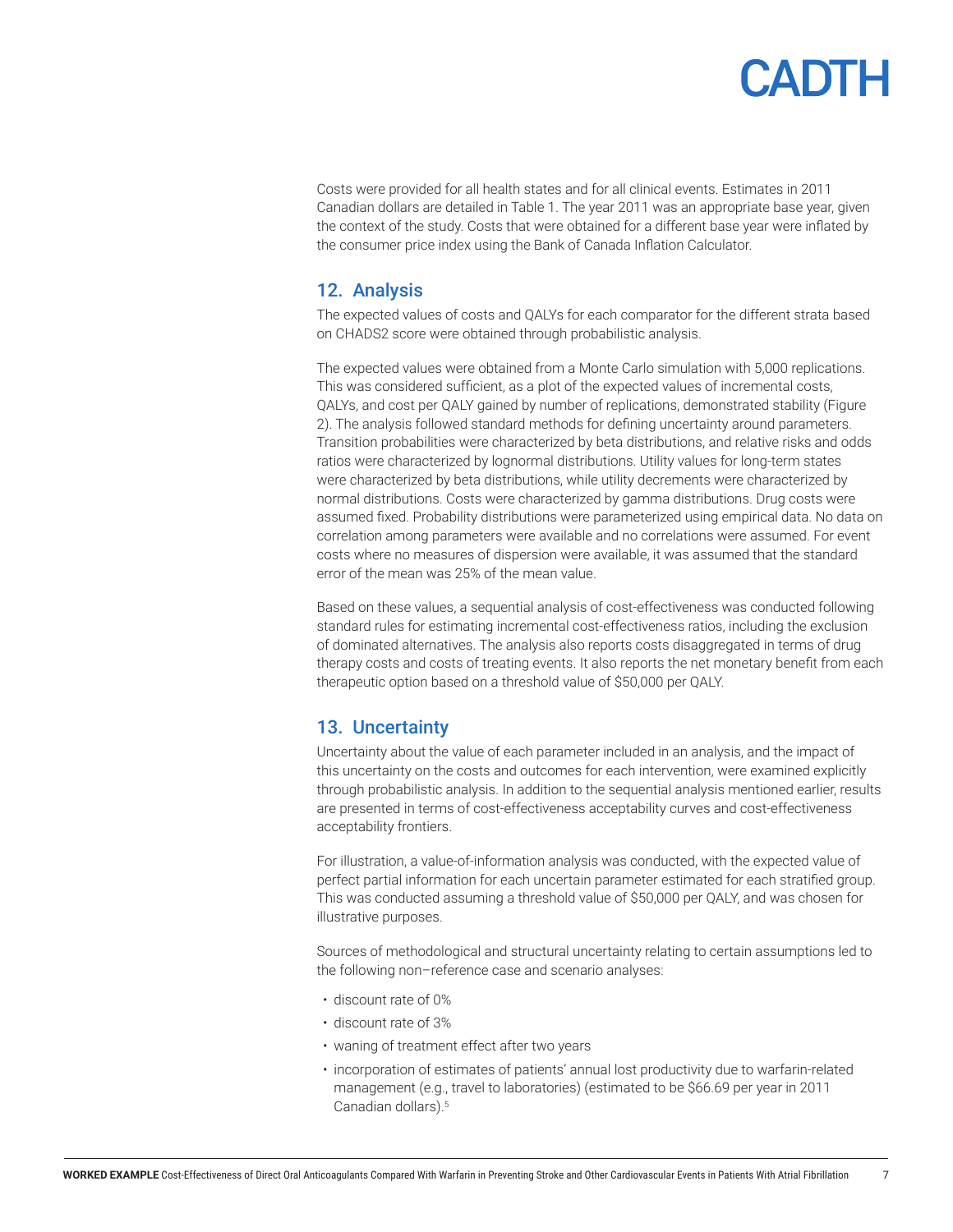### 14. Equity

All outcomes were weighted equally. No specific patient characteristics were identified, which may lead to decision-makers to adopt an alternative equity position.

### 15. Reporting

Given the nature of this report as an illustration of the analysis required to meet the specified guidelines, the focus is on demonstrating the requisite detail in reporting the results of the analysis rather than on the findings themselves and on an interpretation of those results.

Analysis is first presented in disaggregated detail showing total non-discounted and discounted costs, life-years, and QALYs, disaggregated discounted events, and counts of major events reported separately for each comparator for each stratified group (Table 3). All outcomes presented are expected values, that is, they are averages based on outcomes from each of the 5,000 replications within the Monte Carlo simulation. Figure 2 illustrates that with 5,000 simulations, estimates of incremental outcomes are stable.

A sequential incremental analysis was conducted and is presented both in tabular form and as a cost-effectiveness plane for each stratified group (Table 4 and Figure 3).

The uncertainty with the model results is presented both through a cost-effectiveness acceptability curve and a cost-effectiveness acceptability frontier for each stratified group (figures 4 and 5).

The contribution of individual parameters to the underlying uncertainty over which treatment is cost-effective is provided in Table 5.

Finally, methodological and structural uncertainty are explored in Table 6, with expected values for each analysis obtained through probabilistic analysis. To aid decision-makers, the impact of uncertainty is reported by identifying optimal treatments for each threshold for each stratified group for the specific analysis explored.

As required by the guidelines, a study disclaimer is needed: this study was funded through a grant from the Canadian Institutes of Health Research Drug Safety and Effectiveness Network. The publication of the study results was not contingent on the sponsor's approval or censorship of the manuscript.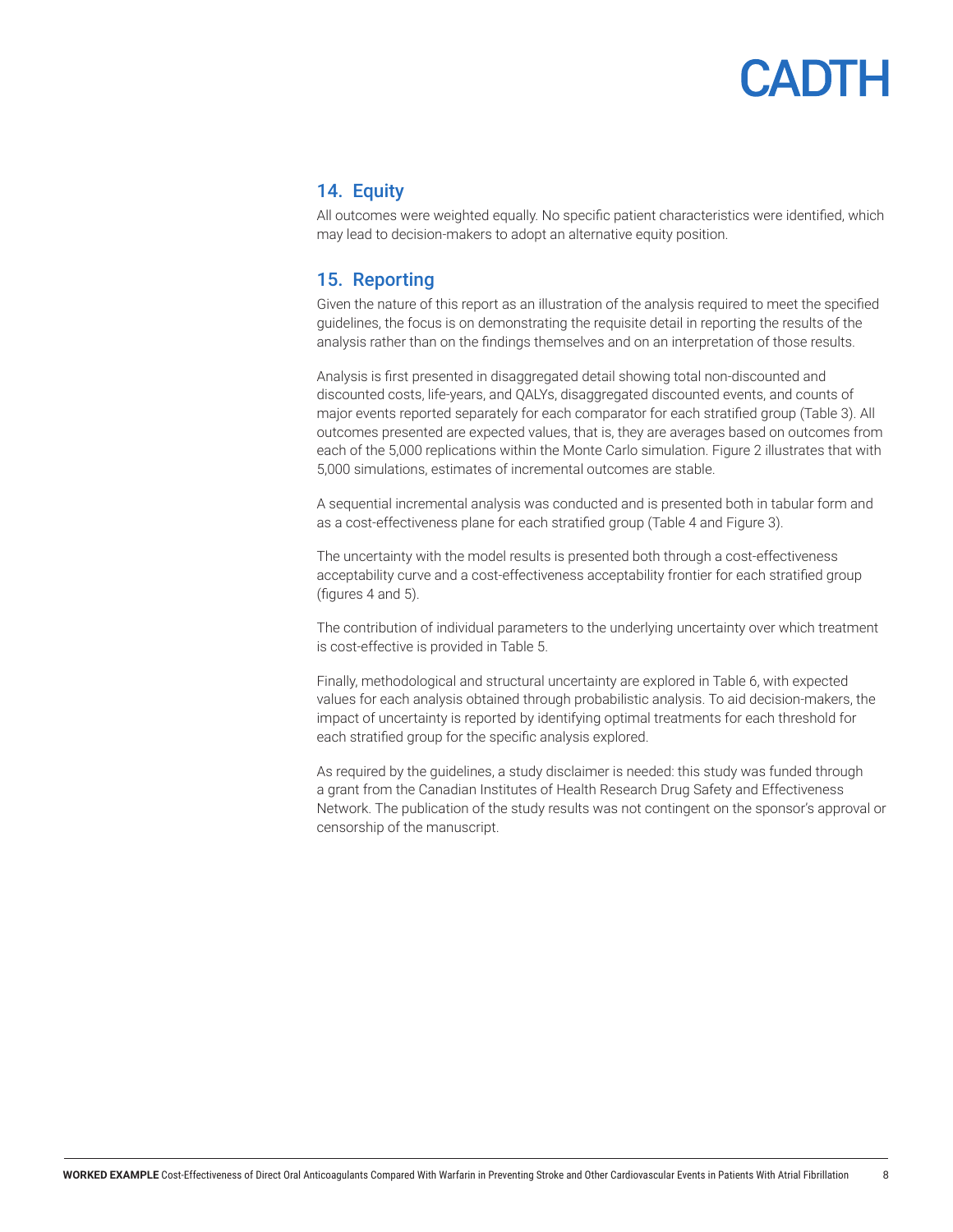



Figure 1: Conceptual Design of Economic Model

ICH = intracranial hemorrhage; MI = myocardial infarction; PE= pulmonary embolism; TIA = transient ischemic attack.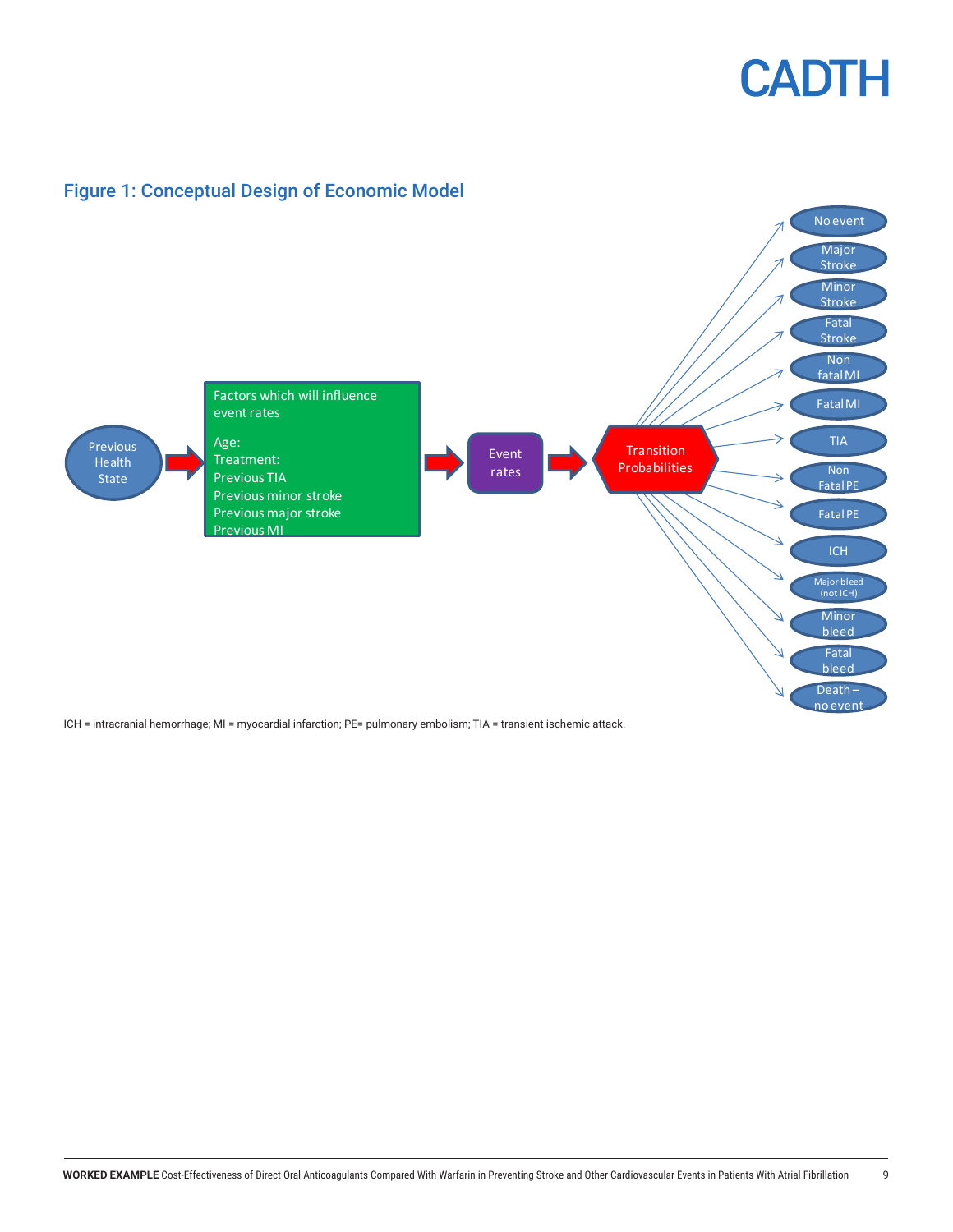

### Table 1: Input Parameters

| <b>Parameters</b>                                    | <b>Base Estimate</b> | <b>Probability Distribution<sup>a</sup></b> | <b>Source</b>  |
|------------------------------------------------------|----------------------|---------------------------------------------|----------------|
| Annual rates of events with warfarin                 |                      |                                             |                |
| $CHADS2 = 2$                                         | 0.016                | Beta (186, 11 608)                          |                |
| <b>Stroke</b>                                        | 0.008                | Beta (99, 11 695)                           |                |
| <b>TIA</b>                                           | 0.008                | Beta (90, 11 704)                           |                |
| <b>ICH</b>                                           | 0.033                | Beta (386, 11 408)                          |                |
| Major bleeds                                         | 0.164                | Beta (1 931, 9 863)                         |                |
| Minor bleeds                                         | 0.006                | Beta (66, 11 728)                           |                |
| MI                                                   | 0.001                | Beta (12, 11 782)                           |                |
| PE                                                   | 0.033                | Beta (391, 11 403)                          |                |
| Non-vascular death                                   | 0.025                | Beta (94, 3 639)                            |                |
| CHADS <sub>2</sub> $\geq$ 3                          | 0.008                | Beta (31, 3702)                             |                |
| <b>Stroke</b>                                        | 0.011                | Beta (40, 3 693)                            |                |
| <b>TIA</b>                                           | 0.035                | Beta (132, 3 601)                           |                |
| <b>ICH</b>                                           | 0.164                | Beta (611, 3 122)                           |                |
| Major bleeds                                         | 0.006                | Beta (21, 3 712)                            |                |
| Minor bleeds                                         | 0.001                | Beta (4, 3 729)                             |                |
| MI                                                   | 0.038                | Beta (142, 3 591)                           |                |
| PE                                                   |                      |                                             |                |
| Non-vascular death                                   |                      |                                             |                |
| <b>Event-related probabilities</b>                   |                      |                                             |                |
| Percentage of first strokes that are fatal           | 0.237                | Beta (44, 142)                              |                |
| Percentage of non-fatal first strokes that are major | 0.333                | Beta (39, 78)                               |                |
| Increased risk of subsequent strokes being fatal     | 1.570                | Lognormal (1.21, 2.03)<br>Beta (40, 436)    | $\overline{7}$ |
| Probability major bleed or ICH is fatal              | 0.084                | Beta (8, 58)                                |                |
| Probability MI is fatal                              | 0.121                | Beta (4, 8)                                 |                |
| Probability PE is fatal                              | 0.333                |                                             | 6              |
| Event-rate adjustments                               |                      |                                             |                |
| Increase in stroke for each 10-year age increment    | 1.50                 | Lognormal (1.30.1.70)                       | 8              |
| Increase in stroke given previous stroke/TIA         | 2.20                 | Lognormal (0.78.6.35)                       | 9              |
| Increase in MI given previous MI                     | 2.04                 | Lognormal (1.17, 3.55)                      | 10             |
| Increase in bleeding given age greater than 65       | 2.66                 | Lognormal (1.33, 5.32)                      | 11             |
| Increase in death given previous stroke              | 2.30                 | Lognormal (2.00, 2.70)                      | 12             |
| Increase in death given AF                           | 1.20                 | Lognormal (1.04, 1.40)                      | 13             |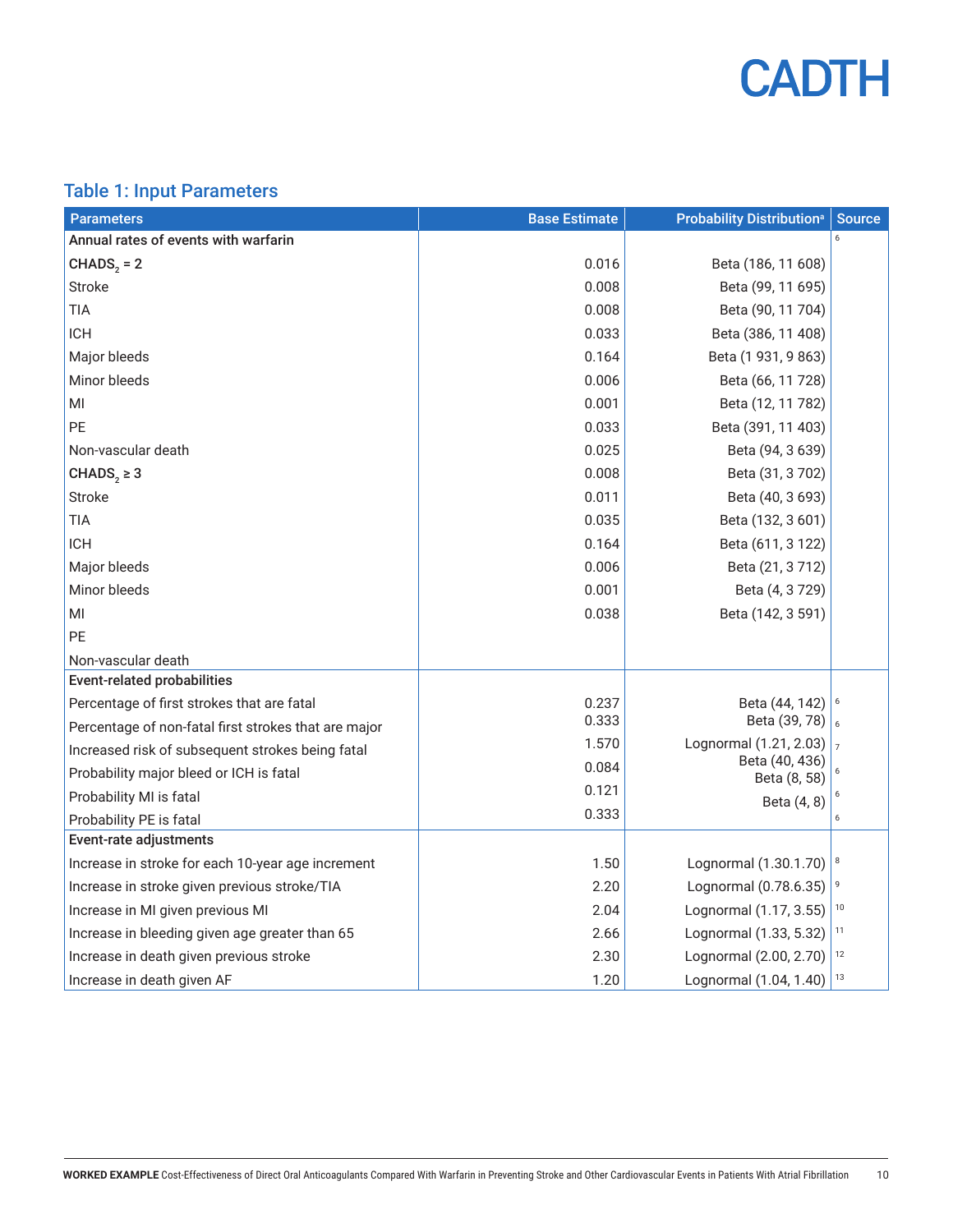| <b>Parameters</b>                                 | <b>Base Estimate</b> | <b>Probability Distribution<sup>a</sup></b> | <b>Source</b>  |
|---------------------------------------------------|----------------------|---------------------------------------------|----------------|
| Relative risks for Aspirin versus warfarin        |                      |                                             | 14             |
| <b>Stroke</b>                                     | 1.62                 | Lognormal (0.99, 2.65)                      |                |
| MI                                                | 1.42                 | Lognormal (0.84, 2.39)                      |                |
| <b>ICH</b>                                        | 0.51                 | Lognormal (0.16, 1.60)                      |                |
| Minor bleed                                       | 0.63                 | Lognormal (0.32, 1.22)                      |                |
| Major bleed                                       | 1.14                 | Lognormal (0.47, 2.73)                      |                |
| <b>TIA</b>                                        | 1.56                 | Lognormal (0.86, 2.83)                      |                |
| Odds ratios for apixaban versus warfarin          |                      |                                             | $\overline{4}$ |
| $CHADS2 = 2$                                      | 0.79                 | Lognormal (0.65, 0.95)                      |                |
| Stroke                                            | 0.88                 | Lognormal (0.66, 1.17)                      |                |
| MI                                                | 0.42                 | Lognormal (0.30, 0.58)                      |                |
| <b>ICH</b>                                        | 0.80                 | Lognormal (0.68, 0.94)                      |                |
| Major bleed                                       | 0.78                 | Lognormal (0.63, 0.95)                      |                |
| CHADS <sub>2</sub> $\geq$ 3                       | 0.88                 | Lognormal (0.66, 1.17)                      |                |
| <b>Stroke</b>                                     | 0.42                 | Lognormal (0.3, 0.58)                       |                |
| MI                                                | 0.73                 | Lognormal (0.62, 0.87)                      |                |
| <b>ICH</b>                                        |                      |                                             |                |
| Major bleed                                       |                      |                                             |                |
| Odds ratios for dabigatran 110 mg versus warfarin |                      |                                             | $\overline{4}$ |
| $CHADS2 = 2$                                      | 0.92                 | Lognormal (0.74, 1.13)                      |                |
| Stroke                                            | 1.32                 | Lognormal (0.97, 1.78)                      |                |
| MI                                                | 0.29                 | Lognormal (0.19, 0.45)                      |                |
| <b>ICH</b>                                        | 0.94                 | Lognormal (0.93, 1.26)                      |                |
| Major bleed                                       | 0.89                 | Lognormal (0.71, 1.12)                      |                |
| CHADS <sub>2</sub> $\geq$ 3                       | 1.32                 | Lognormal (0.97, 1.78)                      |                |
| Stroke                                            | 0.29                 | Lognormal (0.19, 0.45)                      |                |
| MI                                                | 0.86                 | Lognormal (0.73, 1.02)                      |                |
| <b>ICH</b>                                        |                      |                                             |                |
| Major bleed                                       |                      |                                             |                |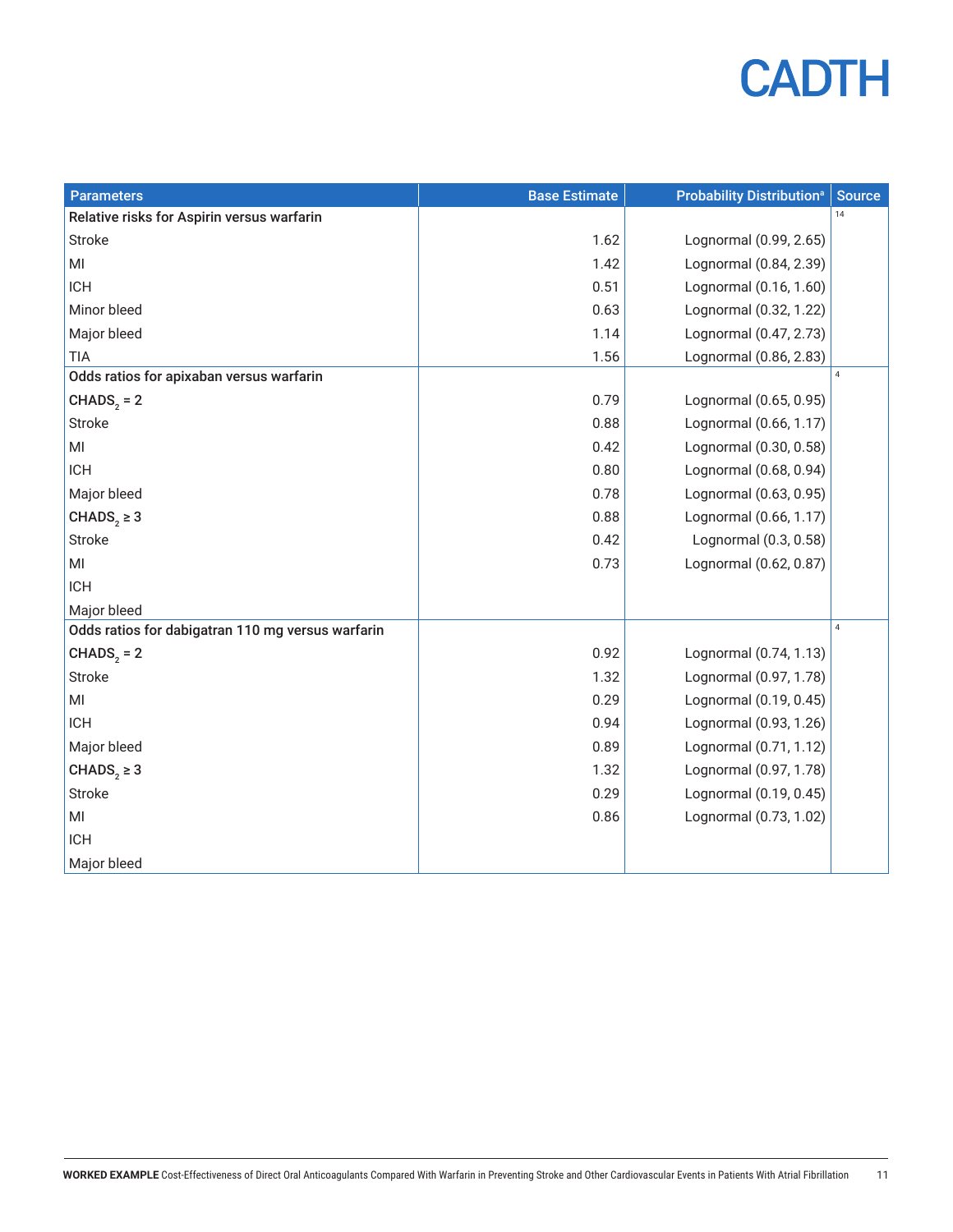| <b>Parameters</b>                                 | <b>Base Estimate</b> | <b>Probability Distribution<sup>a</sup></b> | <b>Source</b>  |
|---------------------------------------------------|----------------------|---------------------------------------------|----------------|
| Odds ratios for dabigatran 150 mg versus warfarin |                      |                                             | $\overline{4}$ |
| $CHADS2 = 2$                                      | 0.64                 | Lognormal (0.51, 0.81)                      |                |
| <b>Stroke</b>                                     | 1.29                 | Lognormal (0.95, 1.75)                      |                |
| MI                                                | 0.41                 | Lognormal (0.28, 0.60)                      |                |
| <b>ICH</b>                                        | 1.08                 | Lognormal (0.81, 1.10)                      |                |
| Major bleed                                       | 0.66                 | Lognormal (0.52, 0.85)                      |                |
| CHADS <sub>2</sub> $\geq$ 3                       | 1.29                 | Lognormal (0.95, 1.75)                      |                |
| <b>Stroke</b>                                     | 0.41                 | Lognormal (0.28, 0.6)                       |                |
| $\mathsf{MI}$                                     | 1.01                 | Lognormal (0.86, 1.19)                      |                |
| <b>ICH</b>                                        |                      |                                             |                |
| Major bleed                                       |                      |                                             |                |
| Odds ratios for rivaroxaban versus warfarin       |                      |                                             | $\overline{4}$ |
| $CHADS2 = 2$                                      | 0.83                 | Lognormal (0.68, 1.02)                      |                |
| <b>Stroke</b>                                     | 0.80                 | Lognormal (0.61, 1.04)                      |                |
| MI                                                | 0.65                 | Lognormal (0.46, 0.91)                      |                |
| <b>ICH</b>                                        | 1.14                 | Lognormal (0.97, 1.33)                      |                |
| Major bleed                                       | 0.78                 | Lognormal (0.64, 0.94)                      |                |
| CHADS <sub>2</sub> $\geq$ 3                       | 0.8                  | Lognormal (0.61, 1.04)                      |                |
| <b>Stroke</b>                                     | 0.65                 | Lognormal (0.46, 0.91)                      |                |
| MI                                                | 1.03                 | Lognormal (0.89, 1.19)                      |                |
| <b>ICH</b>                                        |                      |                                             |                |
| Major bleed                                       |                      |                                             |                |
| <b>Utility values</b>                             |                      |                                             |                |
| Long-term utilities                               | 0.810                | Beta (33.82, 7.93)                          | 15             |
| AF                                                | 0.390                | Beta (69.74, 109.08)                        | 16             |
| Previous major stroke                             | 0.110                | Beta (18.93, 153.16)                        | 16             |
| Rankin score of 3 to 4                            | 0.205                | Beta (8, 39)                                | 6              |
| Rankin score of 5                                 | 0.75                 | Beta (86.69, 28.90)                         | 16             |
| Probability of major stroke is a score of 5       | 0.75                 | Beta (86.69, 28.90)                         | 16             |
| Previous minor stroke                             | 0.012                | Normal (0.012, 0.0002)   15                 |                |
| Previous ICH                                      | 0.00029              | Normal (0.00029, 0.00002) $\frac{1}{15}$    |                |
| Previous MI (decrement)                           |                      |                                             |                |
| Decrement per year over 70 years                  |                      |                                             |                |
| Decrements associated with events                 |                      |                                             |                |
| MI                                                | 0.125                | Normal (0.125, 0.009)   $15$                |                |
| Major bleeds                                      | 0.092                | Normal (-0.092, 0.010) $\vert_{17}$         |                |
| Minor bleeds                                      | 0.013                | Normal (-0.013, 0.001) $\vert_{17}$         |                |
| PE                                                | 0.022                | Normal $(-0.022, 0.003)$   18               |                |
| TIA                                               | 0.103                | Normal (-0.103, 0.008) $\vert$ 15           |                |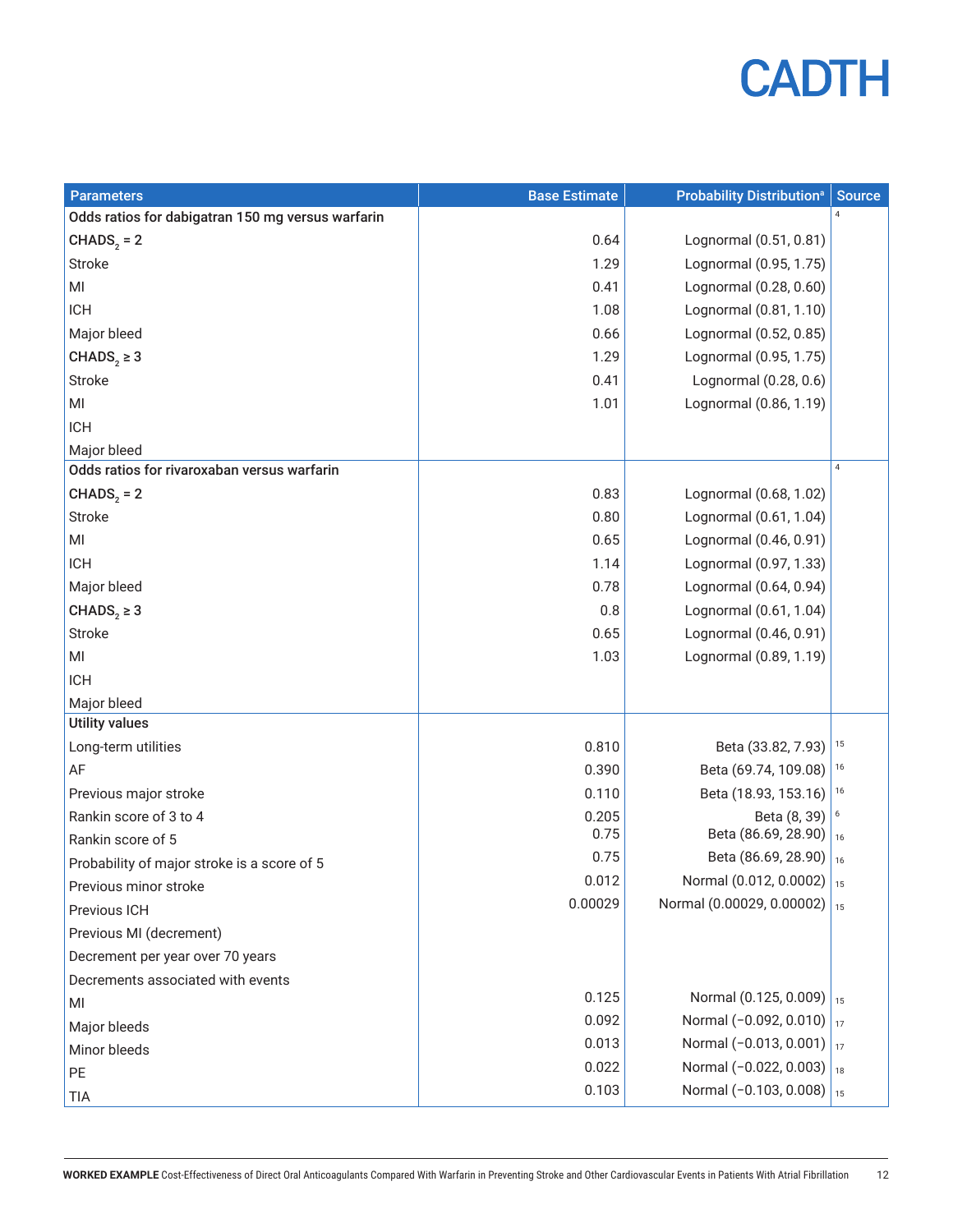| <b>Parameters</b>                          | <b>Base Estimate</b> | <b>Probability Distribution<sup>a</sup></b> | <b>Source</b> |
|--------------------------------------------|----------------------|---------------------------------------------|---------------|
| Costs of drug treatment (per annum)        |                      |                                             |               |
| Warfarin, 5 mg daily                       | \$54.61              | Fixed                                       | 19            |
| International normalized ratio monitoring  | \$240.69             | Fixed                                       | 20            |
| (per annum) for warfarin                   | \$66.69              | Fixed                                       | 5             |
| Lost productivity associated with warfarin | \$39.04              | Fixed                                       | 19            |
| management                                 | \$1,289.44           | Fixed                                       | 19            |
| Aspirin, enteric-coated, 325 mg daily      | \$1,289.44           | Fixed                                       | 19            |
| Dabigatran, 110 mg b.i.d.                  | \$1,147.53           | Fixed                                       | 19            |
| Dabigatran, 150 mg b.i.d.                  | \$1,289.44           | Fixed                                       | 19            |
| Rivaroxaban, 20 mg daily                   |                      |                                             |               |
| Apixaban, 5 mg b.i.d.                      |                      |                                             |               |
| <b>Events</b>                              | \$16,800             | Gamma (16.0, 1,050.0)                       | 14            |
| Fatal stroke                               | \$16,800             | Gamma (16.0, 1,050.0)                       | 14            |
| Minor stroke                               | \$56,864             | Gamma (16.0, 3,554.0)                       | 14            |
| Major stroke                               | \$4,296              | Gamma (16.0, 268.5)                         | 21            |
| <b>TIA</b>                                 | \$16,559             | Gamma (16.0, 1,035.0)                       | 14            |
| <b>ICH</b>                                 | \$4,392              | Gamma (16.0, 274.5)                         | 14            |
| Major bleed                                | \$104                | Gamma (6.4, 16.3)                           | 22            |
| Minor bleed                                | \$7,351              | Gamma (16.0, 459.5)                         | 14            |
| <b>Fatal MI</b>                            | \$11,380             | Normal (11,380.0, 167.0)                    | 23            |
| Non-fatal MI                               | \$7,442              | Normal (7,442.0, 7,682.1)                   | 24            |
| PE                                         |                      |                                             |               |
| Long-term costs (per annum)                |                      |                                             |               |
| MI                                         | \$3,272              | Gamma (190.6, 17.2)                         | 14            |
| Major stroke                               | \$19,069             | Gamma (16.0, 1,191.8)                       | 14            |
| Minor stroke                               | \$7,896              | Gamma (16.0, 493.5)                         | 23            |
| <b>ICH</b>                                 | \$7,896              | Gamma (16.0, 493.5)                         | 23            |

AF = atrial fibrillation; b.i.d. = twice daily; ICH = intracranial hemorrhage; MI = myocardial infarction; PE= pulmonary embolism; TIA = transient ischemic attack.

a Transition probabilities were characterized by beta distributions. Relative risks and odds ratios were characterized by lognormal distributions. Utility values for long-term states were characterized by beta distributions, while utility decrements were characterized by normal distributions. Costs were characterized by gamma distributions. Drug costs were assumed to be fixed. For event costs where no measures of dispersion were available, a coefficient of variation of 25% was assumed. Beta distributions are specified by alpha and beta, lognormal distributions are specified by lower and upper limits of the 95% confidence intervals. Gamma distributions are specified by shape and scale parameters. Normal distributions are specified by mean and standard error.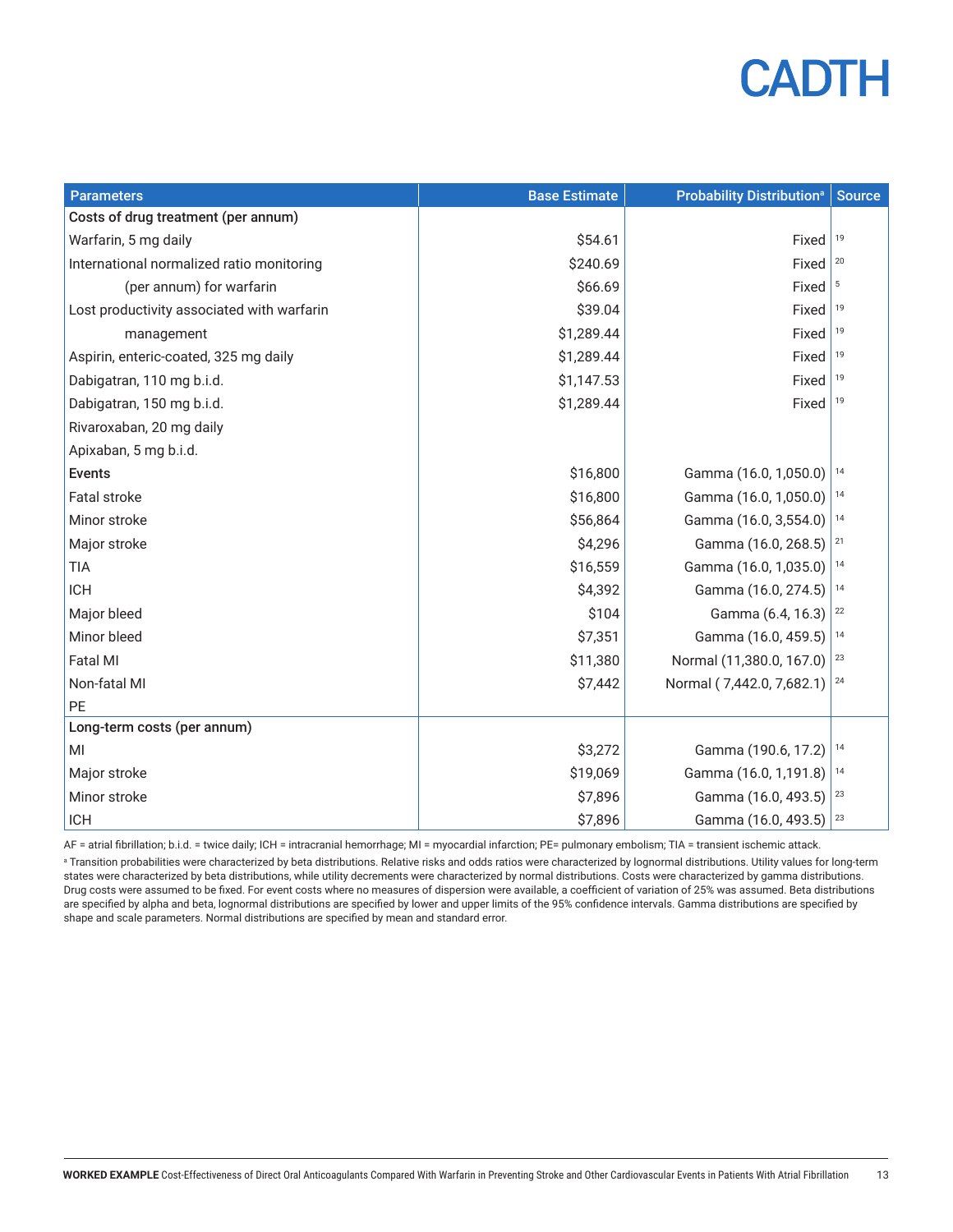

۱

### Table 2: List of Study Assumptions

| <b>Assumption</b>                                                                                                                                            |
|--------------------------------------------------------------------------------------------------------------------------------------------------------------|
| The patient population in the warfarin arm of the RE-LY trial is representative of the Canadian atrial fibrillation population.                              |
| Patients who have a stroke, ICH, or major bleeding while on warfarin, rivaroxaban, dabigatran, or apixaban will continue on<br>treatment with Aspirin alone. |
| Patients who have other events (including minor bleeds) continue on their current treatment.                                                                 |
| A patient can experience any event within a cycle regardless of their previous history.                                                                      |
| A patient can experience only one event within a cycle.                                                                                                      |
| The probability of a patient having a stroke will be greater given a previous stroke or TIA.                                                                 |
| The probability of a patient having an MI will be greater given a previous MI.                                                                               |
| The probability of stroke will increase with age.                                                                                                            |
| The probability of all-cause mortality will increase with previous stroke.                                                                                   |
| The probability of bleeding will increase with age.                                                                                                          |
| The disutility from events other than stroke, ICH, or MI is temporary.                                                                                       |
| The cost of events other than stroke, ICH, or MI is incurred only during the cycle in which the event took place.                                            |
| There are long-term costs associated with an MI, ICH, and stroke, which continue until death.                                                                |
| The relative efficacy of treatments is assumed to be maintained while patients are on treatment.                                                             |
| The long-term costs and utility for patients with a previous ICH are equivalent to outcomes for a minor stroke.                                              |
| The costs and disutilities associated with bleeds are the same for all treatments.                                                                           |

ICH = intracranial hemorrhage; MI = myocardial infarction; TIA = transient ischemic attack.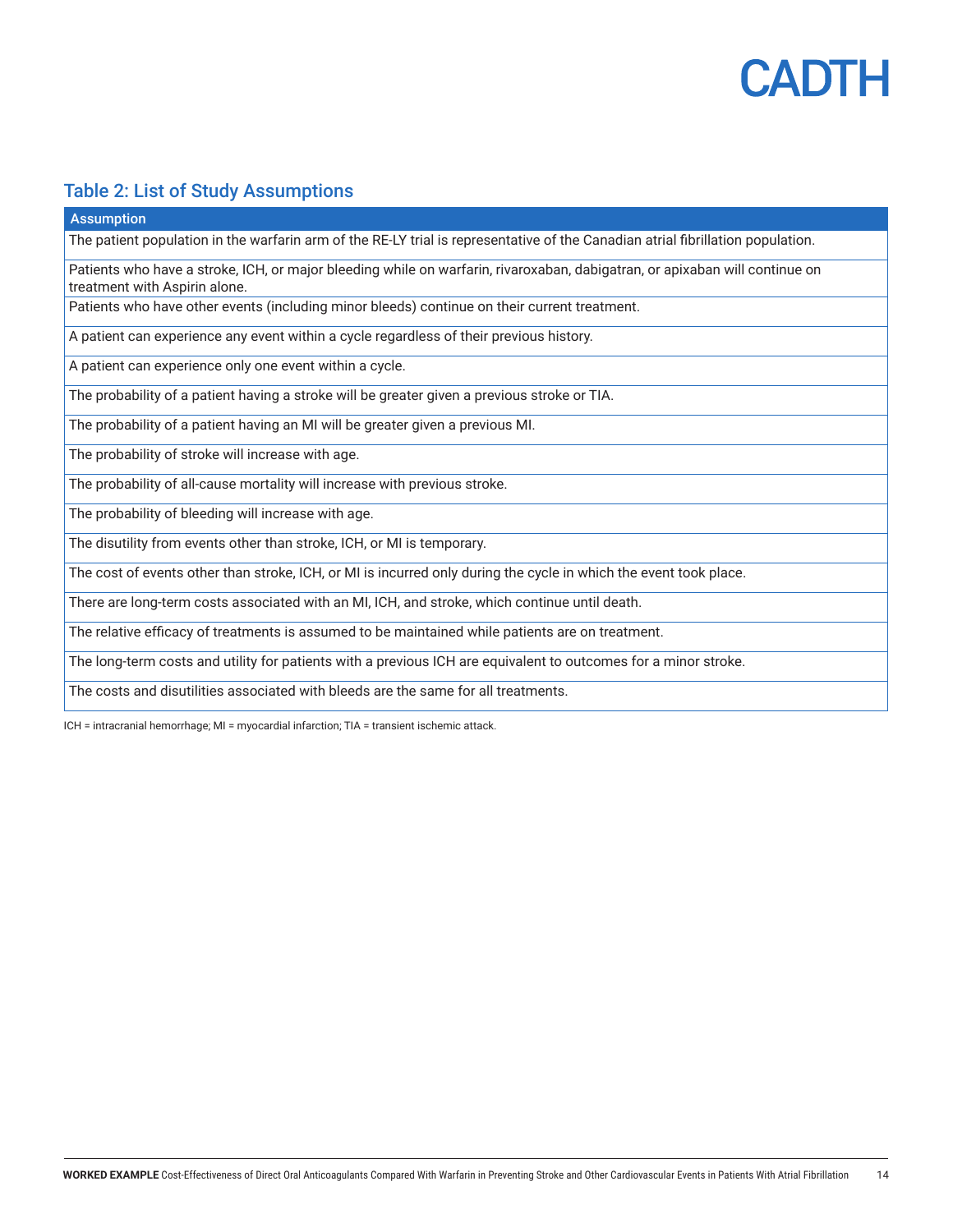### Table 3: Expected Values of Key Outcomes

| <b>Outcome</b>                                | <b>Warfarin</b> | Rivaroxaban                                            | Dabigatran 110 mg Dabigatran 150 mg |           | <b>Apixaban</b> |  |
|-----------------------------------------------|-----------------|--------------------------------------------------------|-------------------------------------|-----------|-----------------|--|
|                                               |                 | a. $CHADS2 = 2$                                        |                                     |           |                 |  |
| Non-discounted                                |                 |                                                        |                                     |           |                 |  |
| <b>Total cost</b>                             | \$23,573        | \$27,652                                               | \$28,910                            | \$27,623  | \$27,924        |  |
| Life-years                                    | 10.08           | 10.31                                                  | 10.45                               | 10.49     | 10.51           |  |
| QALYs                                         | 8.28            | 8.40                                                   | 8.40                                | 8.49      | 8.50            |  |
| Stroke (per 1,000)                            | 242             | 211                                                    | 221                                 | 190       | 201             |  |
| ICH (per 1,000)                               | 61              | 44                                                     | 24                                  | 31        | 31              |  |
| Major bleeds (per 1,000)                      | 298             | 329                                                    | 264                                 | 301       | 235             |  |
| <b>Discounted</b>                             |                 |                                                        |                                     |           |                 |  |
| Total cost                                    | \$20,558        | \$24,391                                               | \$25,543                            | \$24,400  | \$24,665        |  |
| Event costs                                   | \$18,264        | \$15,589                                               | \$15,221                            | \$14,142  | \$14,057        |  |
| Therapy costs                                 | \$2,293         | \$8,802                                                | \$10,322                            | \$10,258  | \$10,608        |  |
| Life-years                                    | 9.12            | 9.32                                                   | 9.44                                | 9.47      | 9.48            |  |
| QALYs                                         | 7.49            | 7.59                                                   | 7.59                                | 7.66      | 7.67            |  |
| Net monetary benefit<br>$(\lambda = $50,000)$ | \$354,060       | \$355,207                                              | \$353,928                           | \$358,814 | \$358,931       |  |
|                                               |                 | b. CHADS <sub>2</sub> $\geq$ 3 Without Previous Stroke |                                     |           |                 |  |
| Non-discounted                                |                 |                                                        |                                     |           |                 |  |
| <b>Total cost</b>                             | \$34,061        | \$36,138                                               | \$37,056                            | \$35,091  | \$35,725        |  |
| Life-years                                    | 9.01            | 9.33                                                   | 9.49                                | 9.57      | 9.58            |  |
| QALYs                                         | 7.39            | 7.57                                                   | 7.56                                | 7.71      | 7.70            |  |
| Stroke (per 1,000)                            | 454             | 406                                                    | 421                                 | 370       | 389             |  |
| ICH (per 1,000)                               | 84              | 62                                                     | 36                                  | 46        | 45              |  |
| Major bleeds (per 1,000)                      | 371             | 408                                                    | 333                                 | 378       | 302             |  |
| <b>Discounted</b>                             |                 |                                                        |                                     |           |                 |  |
| Total cost                                    | \$29,951        | \$31,971                                               | \$32,837                            | \$31,053  | \$31,628        |  |
| Event costs                                   | \$27,985        | \$24,385                                               | \$23,885                            | \$22,088  | \$22,346        |  |
| Therapy costs                                 | \$1,966         | \$7,586                                                | \$8,951                             | \$8,964   | \$9,282         |  |
| Life-years                                    | 8.23            | 8.50                                                   | 8.64                                | 8.71      | 8.71            |  |
| QALYs                                         | 6.74            | 6.90                                                   | 6.89                                | 7.01      | 7.00            |  |
| Net monetary benefit<br>$(\lambda = $50,000)$ | \$307,274       | \$312,855                                              | \$311,657                           | \$319,622 | \$318,603       |  |
| c. CHADS, $\geq$ 3 With Previous Stroke       |                 |                                                        |                                     |           |                 |  |
| Non-discounted                                |                 |                                                        |                                     |           |                 |  |
| Total cost                                    | \$82,432        | \$84,178                                               | \$85,862                            | \$83,750  | \$84,665        |  |
| Life-years                                    | 6.16            | 6.37                                                   | 6.42                                | 6.52      | 6.49            |  |
| QALYs                                         | 4.35            | 4.51                                                   | 4.46                                | 4.62      | 4.57            |  |
| Stroke (per 1,000)                            | 532             | 473                                                    | 497                                 | 432       | 460             |  |
| ICH (per 1,000)                               | 57              | 42                                                     | 25                                  | 31        | 31              |  |
| Major bleeds (per 1,000)                      | 252             | 277                                                    | 227                                 | 257       | 206             |  |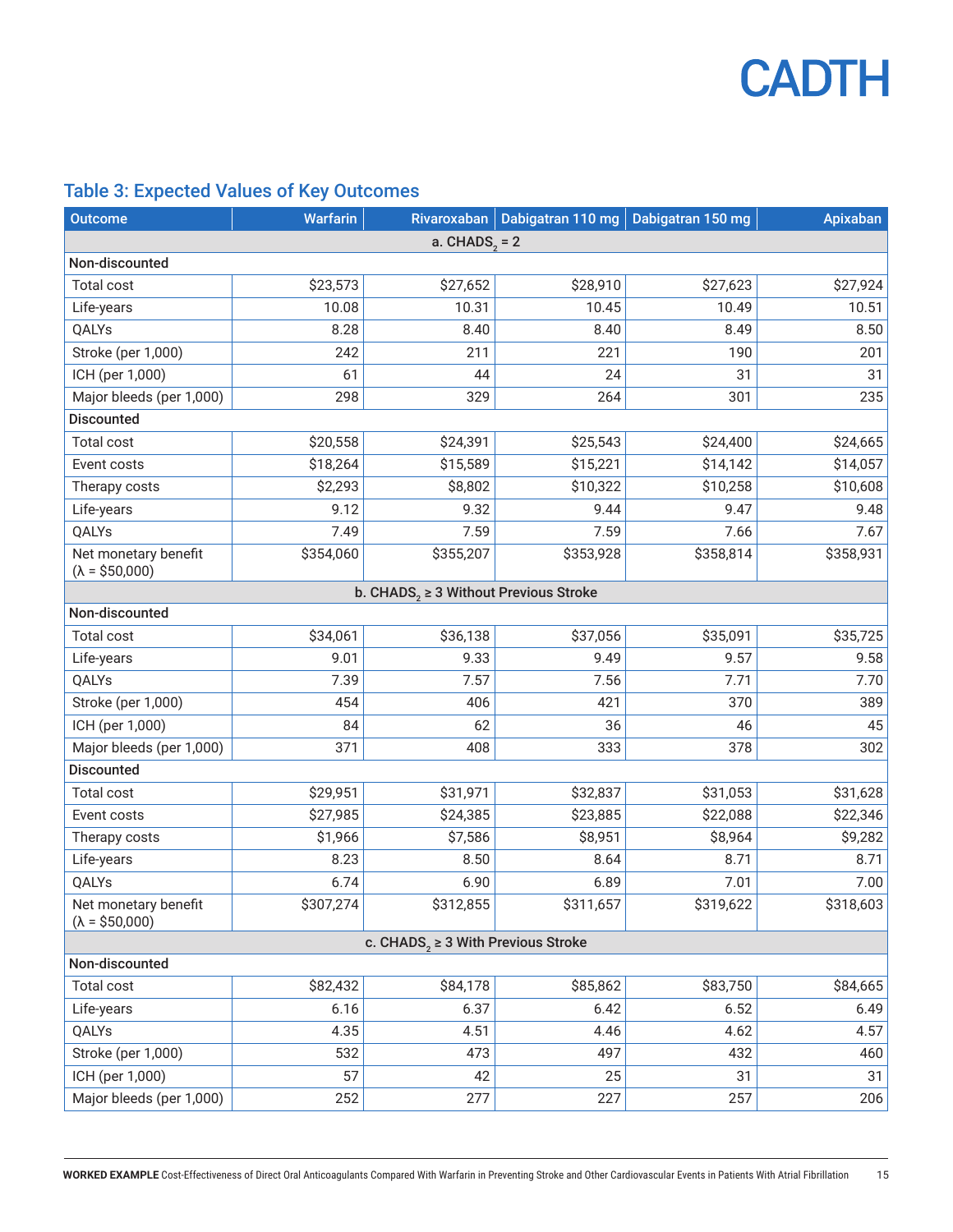| <b>Outcome</b>                                | <b>Warfarin</b> |           | Rivaroxaban   Dabigatran 110 mg   Dabigatran 150 mg |           | Apixaban  |
|-----------------------------------------------|-----------------|-----------|-----------------------------------------------------|-----------|-----------|
| <b>Discounted</b>                             |                 |           |                                                     |           |           |
| <b>Total cost</b>                             | \$76,242        | \$77,877  | \$79,460                                            | \$77,450  | \$78,312  |
| Event costs                                   | \$74,893        | \$72,587  | \$73,384                                            | \$71,198  | \$71,987  |
| Therapy costs                                 | \$1,350         | \$5,290   | \$6,076                                             | \$6,252   | \$6,325   |
| Life-years                                    | 5.76            | 5.94      | 5.99                                                | 6.08      | 6.05      |
| <b>OALYs</b>                                  | 4.08            | 4.22      | 4.18                                                | 4.32      | 4.28      |
| Net monetary benefit<br>$(\lambda = $50,000)$ | \$127,614       | \$133,191 | \$129,368                                           | \$138,641 | \$135,530 |

ICH = intracranial hemorrhage; MI = myocardial infarction; TIA = transient ischemic attack.

#### Table 4: Sequential Cost-Utility Analysis

| <b>Treatments</b>                                      | <b>QALYs</b> | <b>Cost</b> | <b>Incremental Cost per QALY</b><br><b>Gained Versus Warfarin</b> | <b>Sequential Incremental</b><br><b>Cost per QALY Gained</b>   |  |  |  |
|--------------------------------------------------------|--------------|-------------|-------------------------------------------------------------------|----------------------------------------------------------------|--|--|--|
| a. $CHADS2 = 2$                                        |              |             |                                                                   |                                                                |  |  |  |
| Warfarin                                               | 7.492        | \$20,558    |                                                                   |                                                                |  |  |  |
| Dabigatran<br>150 mg                                   | 7.664        | \$24,400    | \$22,350                                                          | \$22,350                                                       |  |  |  |
| Apixaban                                               | 7.672        | \$24,665    | \$22,875                                                          | \$34,694                                                       |  |  |  |
| <b>Dominated Strategies</b>                            |              |             |                                                                   |                                                                |  |  |  |
| Rivaroxaban                                            | 7.592        | \$24,391    | \$38,487                                                          | Dominated by dabigatran 150 mg                                 |  |  |  |
|                                                        |              |             |                                                                   | Subject to extended dominance through<br>warfarin and apixaban |  |  |  |
| Dabigatran<br>110 mg                                   | 7.589        | \$25,543    | \$51,365                                                          | Dominated by rivaroxaban, dabigatran<br>150 mg and apixaban    |  |  |  |
| b. CHADS <sub>2</sub> $\geq$ 3 Without Previous Stroke |              |             |                                                                   |                                                                |  |  |  |
| Warfarin                                               | 6.744        | \$29,951    |                                                                   |                                                                |  |  |  |
| Dabigatran<br>150 mg                                   | 7.013        | \$31,053    | \$4,096                                                           | \$4,096                                                        |  |  |  |
| <b>Dominated Strategies</b>                            |              |             |                                                                   |                                                                |  |  |  |
| Apixaban                                               | 7.005        | \$31,628    | \$6,447                                                           | Dominated by dabigatran 150 mg                                 |  |  |  |
| Rivaroxaban                                            | 6.897        | \$31,971    | \$13,291                                                          | Dominated by dabigatran 150 mg and<br>apixaban                 |  |  |  |
| Dabigatran<br>110 mg                                   | 6.890        | \$32,837    | \$19,850                                                          | Dominated by rivaroxaban, dabigatran<br>150 mg, and apixaban   |  |  |  |
|                                                        |              |             | c. CHADS <sub>2</sub> $\geq$ 3 With Previous Stroke               |                                                                |  |  |  |
| Warfarin                                               | 4.077        | \$76,242    |                                                                   |                                                                |  |  |  |
| Dabigatran<br>150 mg                                   | 4.322        | \$77,450    | \$4,934                                                           | \$4,934                                                        |  |  |  |
| <b>Dominated Strategies</b>                            |              |             |                                                                   |                                                                |  |  |  |
| Apixaban                                               | 4.277        | \$78,312    | \$10,364                                                          | Dominated by dabigatran 150 mg                                 |  |  |  |
| Rivaroxaban                                            | 4.221        | \$77,877    | \$11,336                                                          | Dominated by dabigatran 150 mg                                 |  |  |  |
|                                                        |              |             |                                                                   | Subject to extended dominance through<br>warfarin and apixaban |  |  |  |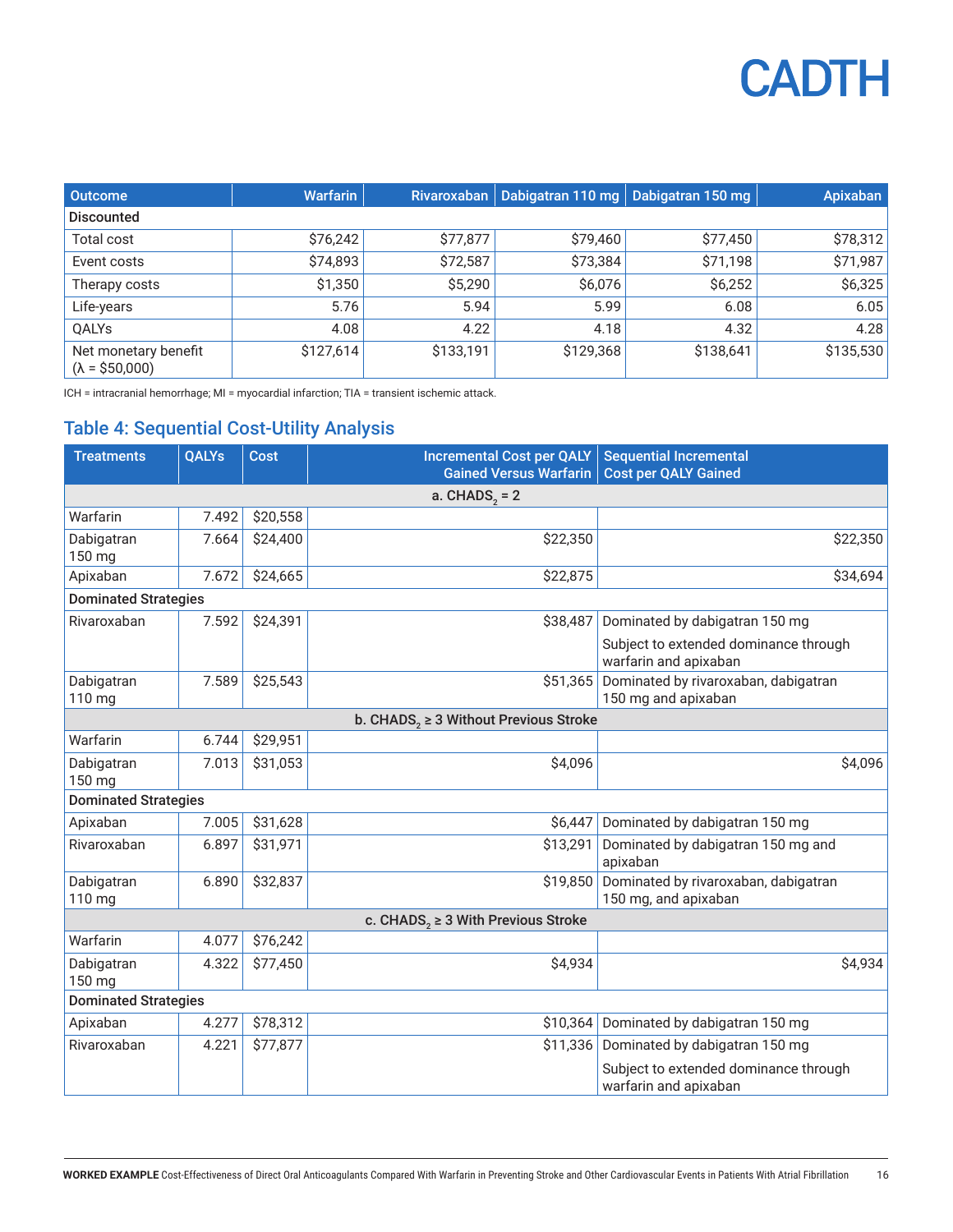| Treatments             | <b>OALYs</b> | Cost             | Incremental Cost per QALY   Sequential Incremental<br>Gained Versus Warfarin   Cost per QALY Gained |                                                                       |
|------------------------|--------------|------------------|-----------------------------------------------------------------------------------------------------|-----------------------------------------------------------------------|
| Dabigatran<br>  110 mg |              | $4.177$ \$79,460 |                                                                                                     | \$32,362 Dominated by rivaroxaban, dabigatran<br>150 mg, and apixaban |

ICH = intracranial hemorrhage; QALY = quality-adjusted life-year.

### Table 5: Expected Value of Perfect Partial Information per Patient by Stratified Group

|                                                      | <b>Stratified Group<sup>a</sup></b> |                                                                |                                                             |  |  |
|------------------------------------------------------|-------------------------------------|----------------------------------------------------------------|-------------------------------------------------------------|--|--|
|                                                      | $CHADS2 = 2$                        | CHADS <sub>2</sub> $\geq$ 3,<br><b>Without Previous Stroke</b> | CHADS <sub>2</sub> $\geq$ 3,<br><b>With Previous Stroke</b> |  |  |
| <b>EVPI</b>                                          | 1,659                               | 2.138                                                          | 1.309                                                       |  |  |
| <b>EVPPI</b>                                         |                                     |                                                                |                                                             |  |  |
|                                                      | <b>Utility Values</b>               |                                                                |                                                             |  |  |
| AF                                                   | 1.52                                | 0.04                                                           | 0                                                           |  |  |
| Minor stroke                                         | 0.34                                | $\mathbf{0}$                                                   | $\boldsymbol{0}$                                            |  |  |
| Major stroke (Rankin score of 3 to 4)                | 0                                   | 0.05                                                           | 0                                                           |  |  |
| Major stroke (Rankin score of 5)                     | 4.97                                | $\mathbf 0$                                                    | $\mathbf 0$                                                 |  |  |
| Previous ICH                                         | 0.34                                | 0                                                              | 0                                                           |  |  |
| Decrement per year over 70 years                     | 2.7                                 | $\mathbf 0$                                                    | 0                                                           |  |  |
| Decrement from previous PE                           | 0.04                                | $\boldsymbol{0}$                                               | 0                                                           |  |  |
| Decrement from previous TIA                          | 0.07                                | $\boldsymbol{0}$                                               | 0                                                           |  |  |
|                                                      | <b>Costs</b>                        |                                                                |                                                             |  |  |
| Major stroke                                         | 11.01                               | $\Omega$                                                       | 0                                                           |  |  |
| <b>ICH</b>                                           | 0.65                                | $\Omega$                                                       | 0                                                           |  |  |
| Major bleed                                          | 3.26                                | 0.02                                                           | $\boldsymbol{0}$                                            |  |  |
| Minor bleed                                          | 2.07                                | $\Omega$                                                       | $\boldsymbol{0}$                                            |  |  |
| <b>Fatal MI</b>                                      | 11.55                               | $\mathbf 0$                                                    | $\pmb{0}$                                                   |  |  |
| Long-term costs post MI                              | 0.01                                | $\Omega$                                                       | 0                                                           |  |  |
| Long-term costs post minor stroke                    | 25.31                               | $\Omega$                                                       | 0                                                           |  |  |
|                                                      | <b>Event Rates With Warfarin</b>    |                                                                |                                                             |  |  |
| <b>Stroke</b>                                        | 73.9                                | 2.81                                                           | $\pmb{0}$                                                   |  |  |
| <b>ICH</b>                                           | 3.7                                 | $\Omega$                                                       | 0                                                           |  |  |
| Major bleeds                                         | 40.17                               | 0.78                                                           | $\pmb{0}$                                                   |  |  |
| MI                                                   | 69.73                               | 0.3                                                            | 0                                                           |  |  |
| Non-vascular death                                   | 0.43                                | $\mathbf{0}$                                                   | 0                                                           |  |  |
|                                                      | <b>Natural History Parameters</b>   |                                                                |                                                             |  |  |
| Percentage of first strokes that are fatal           | 8.55                                | 0                                                              | 0                                                           |  |  |
| Percentage of non-fatal first strokes that are major | 0.95                                | $\mathbf 0$                                                    | 0                                                           |  |  |
| Probability of major stroke (Rankin score of 5)      | 3.47                                | $\mathbf 0$                                                    | 0                                                           |  |  |
| Increased risk of subsequent strokes being fatal     | 0.58                                | $\mathbf 0$                                                    | 0                                                           |  |  |
| Probability major bleed or ICH is fatal              | 18.86                               | 0                                                              | 0                                                           |  |  |
| Probability MI is fatal                              | 58.92                               | $\boldsymbol{0}$                                               | $\mathbf 0$                                                 |  |  |
| Probability PE is fatal                              | 2.51                                | $\boldsymbol{0}$                                               | 0                                                           |  |  |
| Increase in stroke for each 10 year age increment    | 0.13                                | $\mathbf{0}$                                                   | 0                                                           |  |  |
| Increase in stroke given previous stroke/TIA         | 4.94                                | 0.11                                                           | 0                                                           |  |  |
| Increase in MI given previous MI                     | 0.05                                | $\boldsymbol{0}$                                               | 0                                                           |  |  |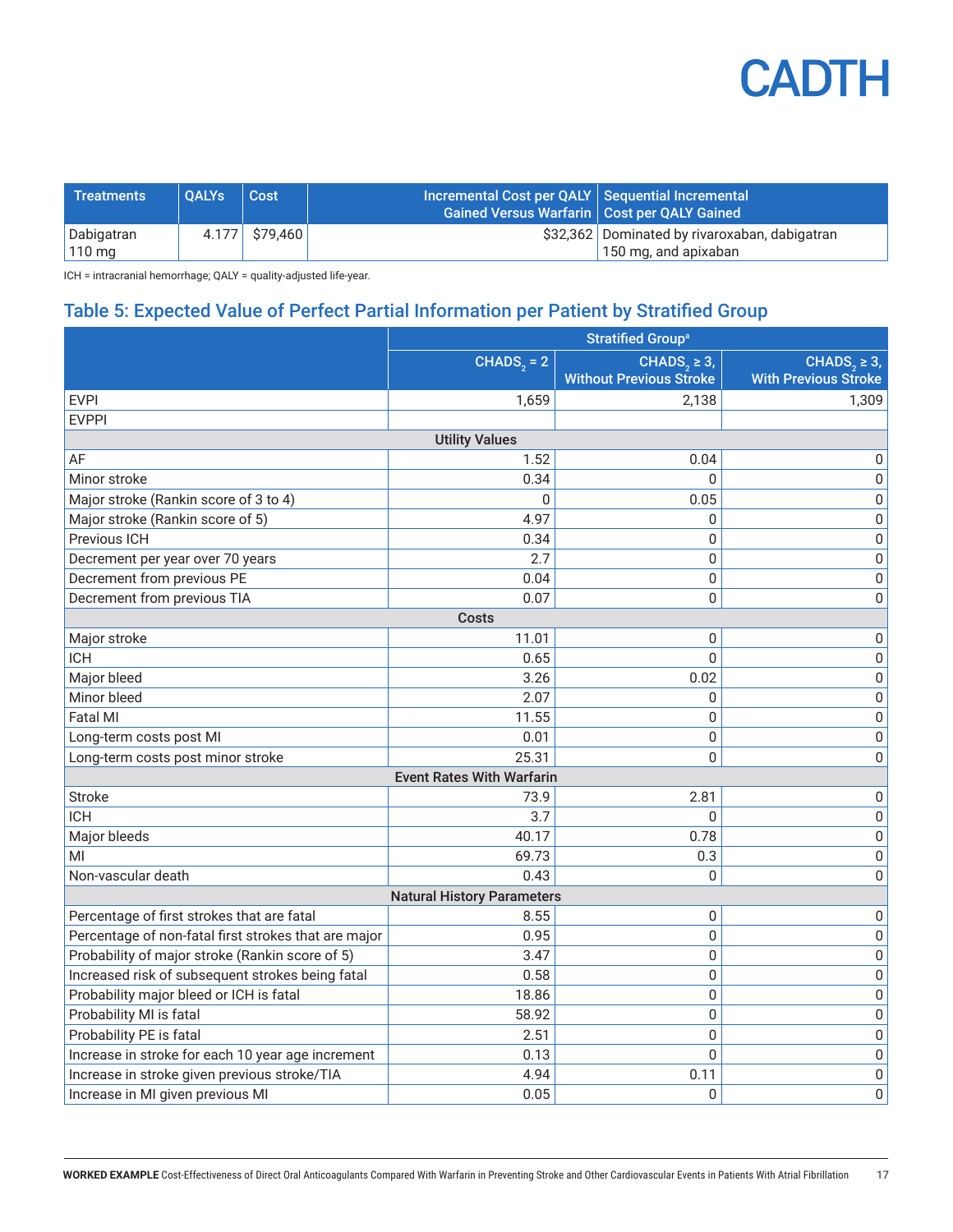|                                                   | <b>Stratified Group<sup>a</sup></b>                     |                                |                              |  |
|---------------------------------------------------|---------------------------------------------------------|--------------------------------|------------------------------|--|
|                                                   | $CHADS2 = 2$                                            | CHADS <sub>2</sub> $\geq$ 3,   | CHADS <sub>2</sub> $\geq$ 3, |  |
|                                                   |                                                         | <b>Without Previous Stroke</b> | <b>With Previous Stroke</b>  |  |
| Increase in bleeding given age greater than 65    | 0.7                                                     | U                              | 0                            |  |
| Increase in death given previous stroke           | 4.2                                                     | U                              | 0                            |  |
| Increase in death given AF                        | 0                                                       | 0.41                           | 0                            |  |
|                                                   | Relative Risk of Events: Aspirin Versus Warfarin        |                                |                              |  |
| <b>Stroke</b>                                     | 143.94                                                  | 54.76                          | 0                            |  |
| <b>ICH</b>                                        | 4.99                                                    | 0                              | 0                            |  |
| <b>TIA</b>                                        | 2.61                                                    | $\Omega$                       | 0                            |  |
|                                                   | Odds Ratio of Events: Apixaban Versus Warfarin          |                                |                              |  |
| <b>Stroke</b>                                     | 955.95                                                  | 1,127.41                       | 446.98                       |  |
| MI                                                | 89.93                                                   | U                              | 0                            |  |
| <b>ICH</b>                                        | 141.82                                                  | 3.5                            | 0                            |  |
| Major bleed                                       | 173.66                                                  | 18.12                          | 0                            |  |
|                                                   | Odds Ratio of Events: Dabigatran 110 mg Versus Warfarin |                                |                              |  |
| <b>Stroke</b>                                     | 45.39                                                   | 72.04                          | 30.5                         |  |
| MI                                                | 0.11                                                    | $\mathbf{0}$                   | 0                            |  |
| <b>ICH</b>                                        | 12.53                                                   | $\Omega$                       | 0                            |  |
|                                                   | Odds Ratio of Events: Dabigatran 150 mg Versus Warfarin |                                |                              |  |
| <b>Stroke</b>                                     | 940.32                                                  | 1,226.29                       | 589.57                       |  |
| MI                                                | 132.39                                                  | 0.35                           | 0                            |  |
| <b>ICH</b>                                        | 159.96                                                  | 35.51                          | 0                            |  |
| Major bleed                                       | 229.96                                                  | 63.59                          | 0                            |  |
| Odds Ratio of Events: Rivaroxaban Versus Warfarin |                                                         |                                |                              |  |
| <b>Stroke</b>                                     | 32.89                                                   | 17.68                          | 62.02                        |  |
| <b>ICH</b>                                        | 9.78                                                    | $\mathbf{0}$                   | 0                            |  |

AF = atrial fibrillation; EVPI = expected value of perfect information; EVPPI = expected value of perfect partial information; ICH = intracranial hemorrhage; MI = myocardial infarction; PE = pulmonary embolism; TIA = transient ischemic attack.

aValues are presented only for variables for which the EVPPI is greater than zero for at least one stratified group. Figures in bold represent parameters that were one of the five highest EVPPIs for each stratified group.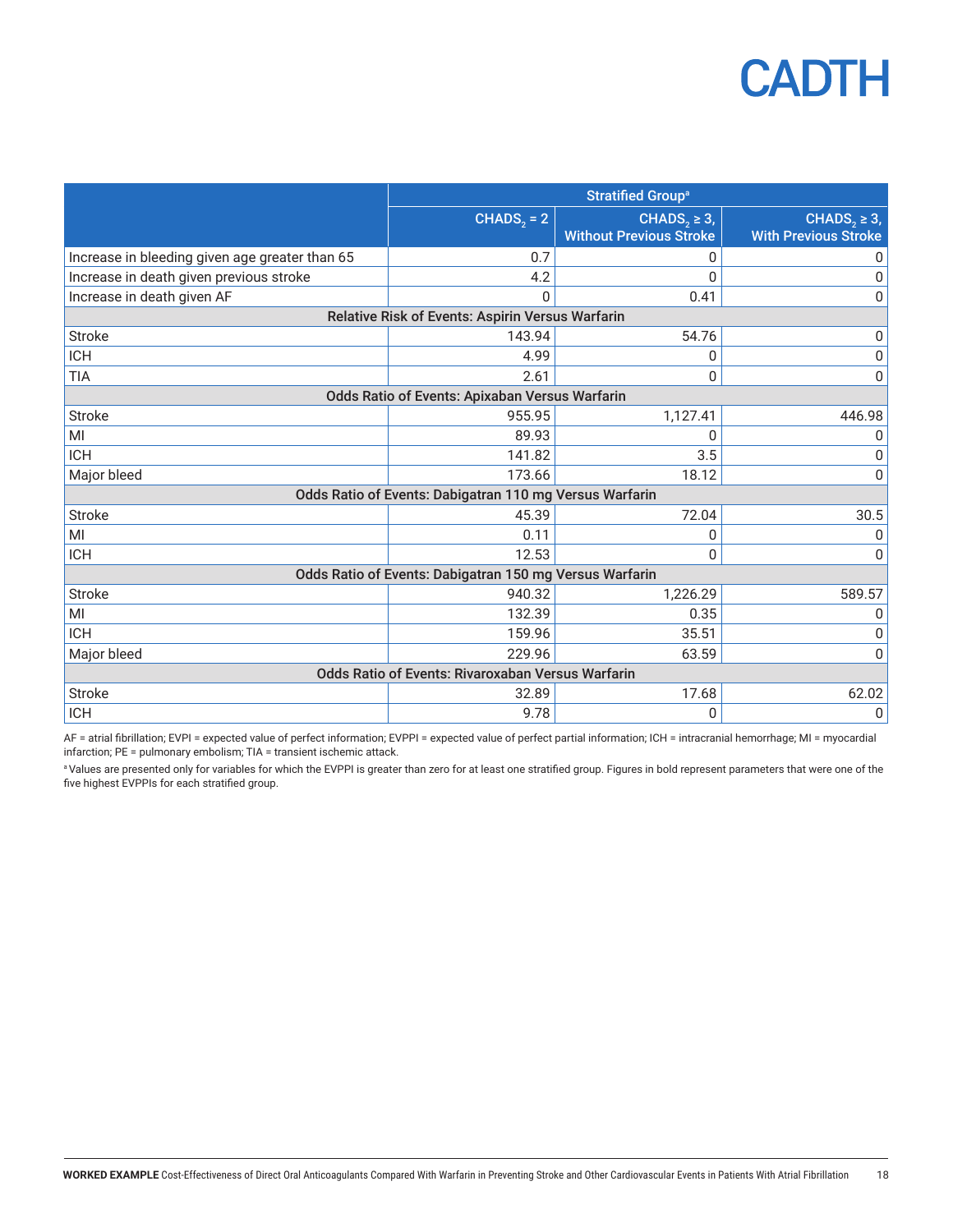### Table 6: Results of Analyses Exploring Methodological and Structural Uncertainty

|                                            | <b>Stratified Group</b>                                            |                                                      |                                                      |
|--------------------------------------------|--------------------------------------------------------------------|------------------------------------------------------|------------------------------------------------------|
|                                            | $CHADS2 = 2$                                                       | CHADS <sub>2</sub> $\geq$ 3 Without Previous Stroke  | CHADS, $\geq$ 3 With Previous Stroke                 |
| Reference case                             | If $\lambda$ < \$22,350, warfarin is optimal                       | If $\lambda$ < \$4,096, warfarin is optimal          | If $\lambda$ < \$4,934, warfarin is optimal          |
|                                            | If $$22,350 < \lambda < $34,694$ , dabigatran<br>150 mg is optimal | If $\lambda$ > \$4,096, dabigatran 150 mg is optimal | If $\lambda$ > \$4,934, dabigatran 150 mg is optimal |
|                                            | If $\lambda$ > \$34,694, apixaban is optimal                       |                                                      |                                                      |
| Discount rate of 0%                        | If $\lambda$ < \$19,647, warfarin is optimal                       | If $\lambda$ < \$3,243, warfarin is optimal          | If $\lambda$ < \$4,833, warfarin is optimal          |
|                                            | If $$19,647 < \lambda < $34,550$ , dabigatran<br>150 mg is optimal | If $\lambda$ > \$3,243, dabigatran 150 mg is optimal | If $\lambda$ > \$4,833, dabigatran 150 mg is optimal |
|                                            | If $\lambda$ > \$34,550, apixaban is optimal                       |                                                      |                                                      |
| Discount rate of 3%                        | If $\lambda$ < \$25,146, warfarin is optimal                       | If $\lambda$ < \$3,221, warfarin is optimal          | If $\lambda$ < \$5,119, warfarin is optimal          |
|                                            | If $\lambda$ > \$25,146, apixaban is optimal                       | If $\lambda$ > \$3,221, dabigatran 150 mg is optimal | If $\lambda$ > \$5,119, dabigatran 150 mg is optimal |
| Waning of treatment effect after two years | If $\lambda$ < \$32,166, warfarin is optimal                       | If $\lambda$ < \$9,033, warfarin is optimal          | If $\lambda$ < \$7,152, warfarin is optimal          |
|                                            | If $\lambda$ > \$32,166, apixaban is optimal                       | If $\lambda$ > \$9,033, dabigatran 150 mg is optimal | If $\lambda$ > \$7,152, dabigatran 150 mg is optimal |
| Inclusion of lost productivity associated  | If $\lambda$ < \$20,049, warfarin is optimal                       | If $\lambda$ < \$2,408, warfarin is optimal          | If $\lambda$ < \$3,752, warfarin is optimal          |
| with warfarin management                   | If $\lambda$ > \$20,049, apixaban is optimal                       | If $\lambda$ > \$2,408, dabigatran 150 mg is optimal | If $\lambda$ > \$3,752, dabigatran 150 mg is optimal |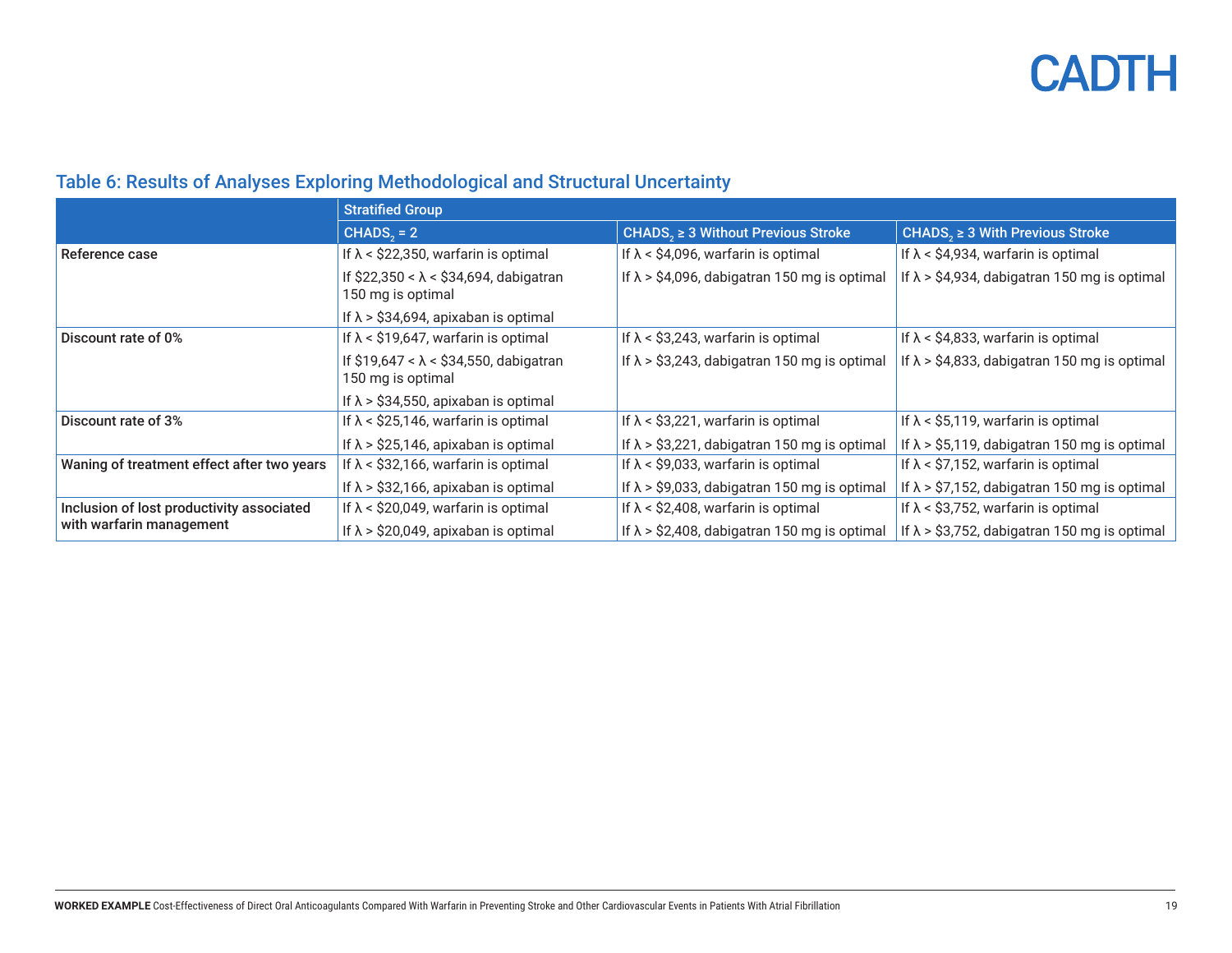



### Figure 2: Impact of Number of Simulations on Expected Values

p. Incremental cost of dabigatran 150 mg versus warfarin for CHADS<sub>2</sub> ≥ 3 without previous stroke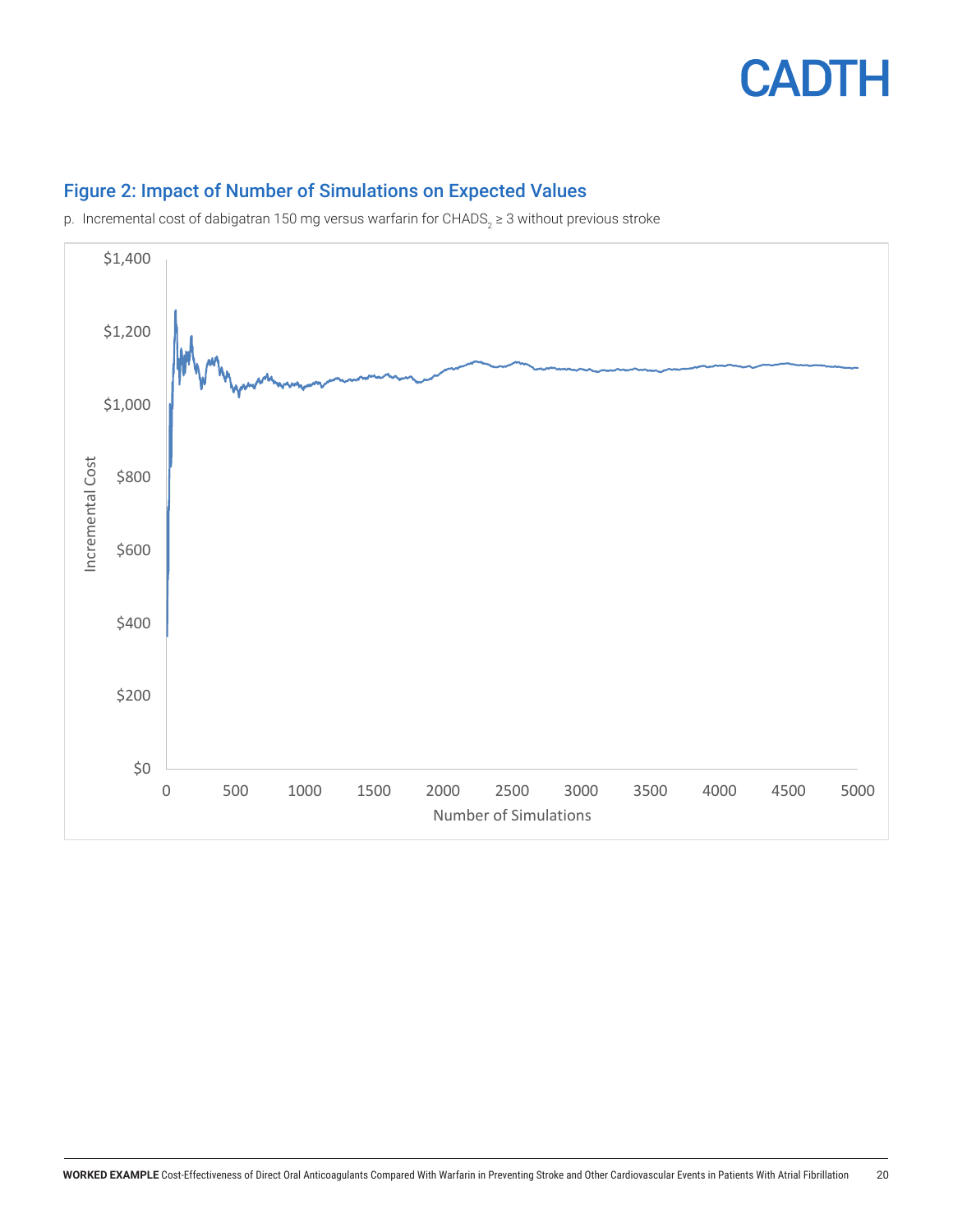



q. Incremental QALYs of dabigatran 150 mg versus warfarin for CHADS $_{2}$   $\geq$  3 without previous stroke

QALY = quality-adjusted life-year.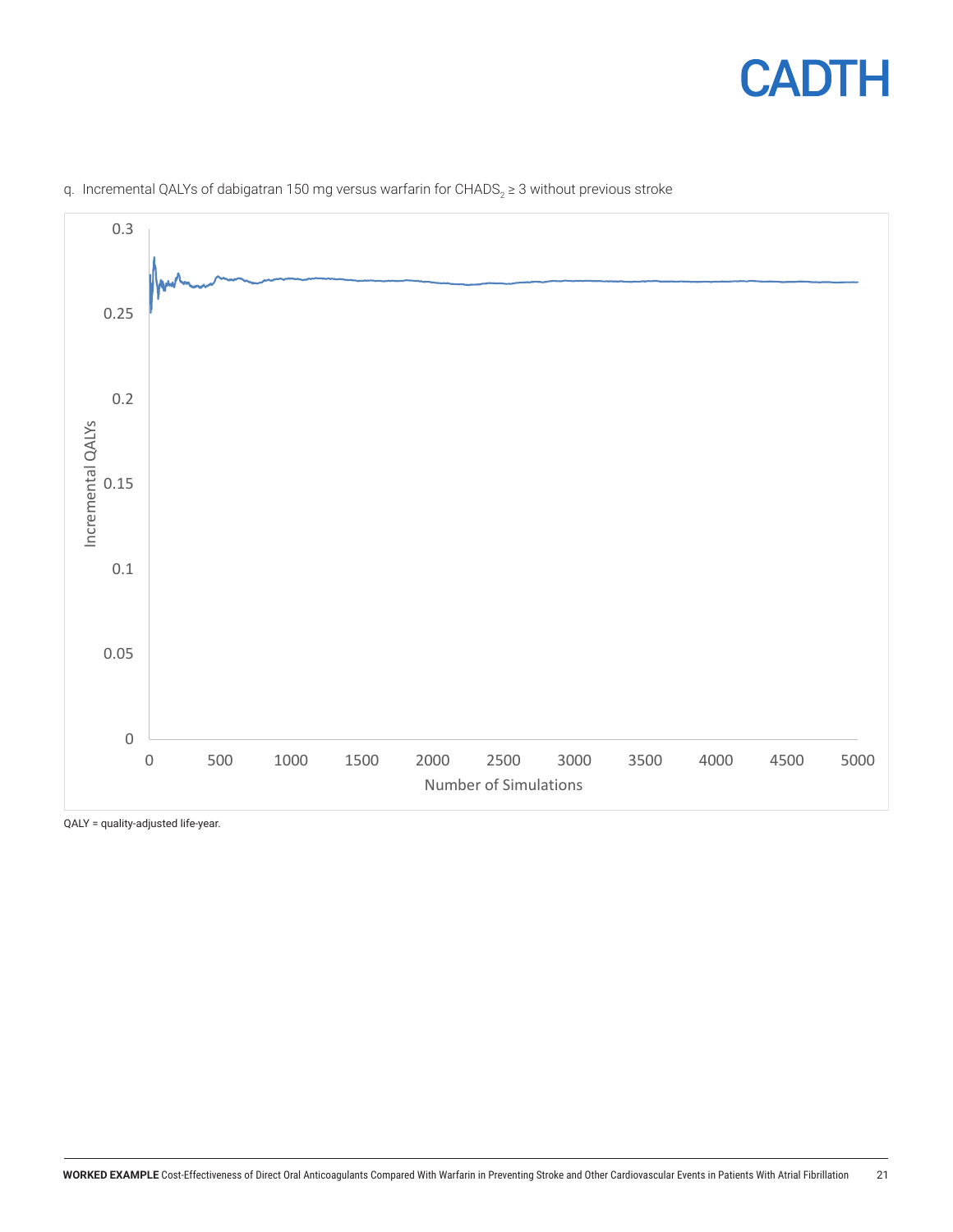



r. Incremental cost per QALY gained for dabigatran 150 mg versus warfarin for CHADS $_2$  ≥ 3 without previous stroke

QALY = quality-adjusted life-year.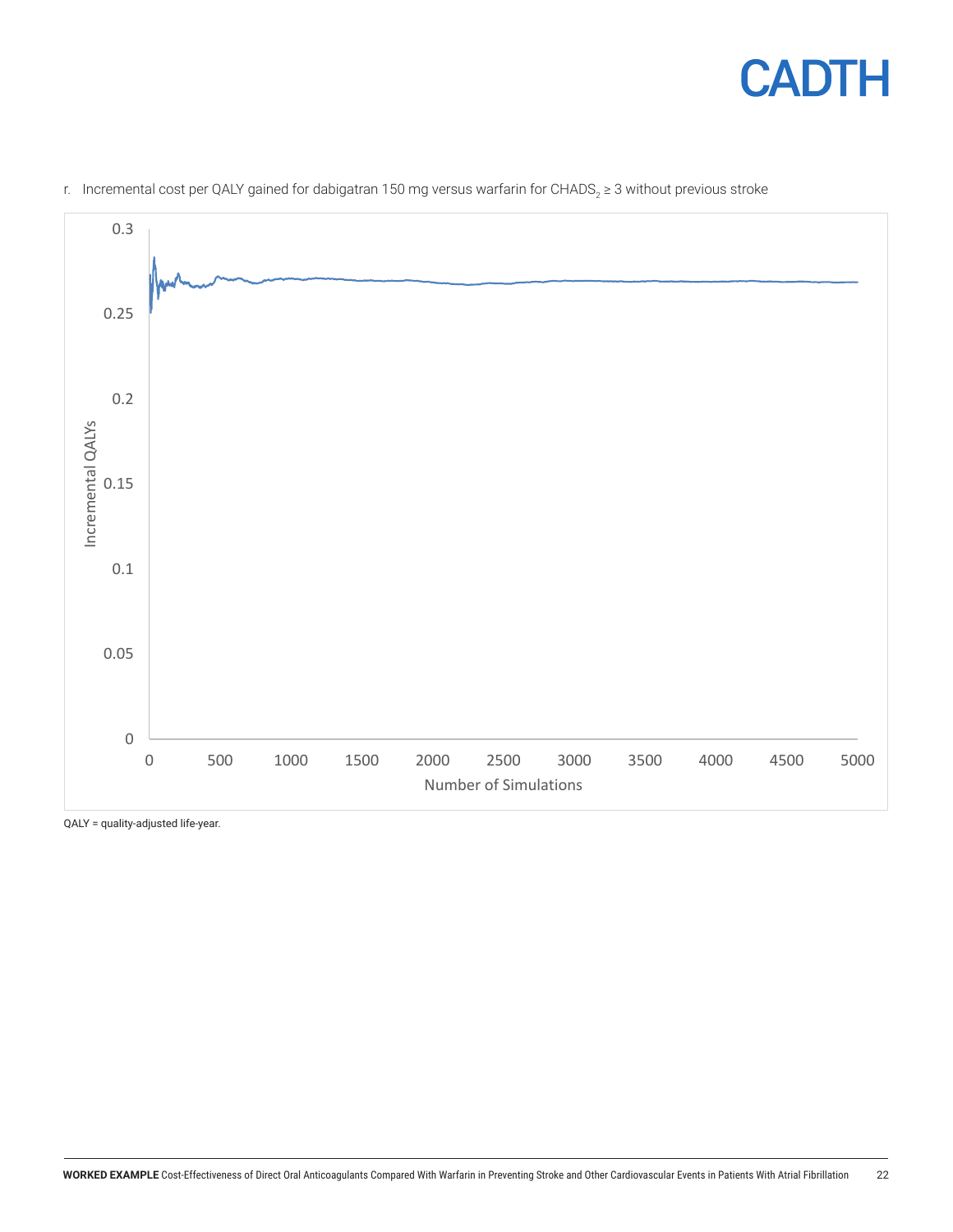



#### Figure 3: Results Placed on Cost-Effectiveness Plane

a.  $CHADS<sub>2</sub> = 2$ 

QALY = quality-adjusted life-year; v. = versus.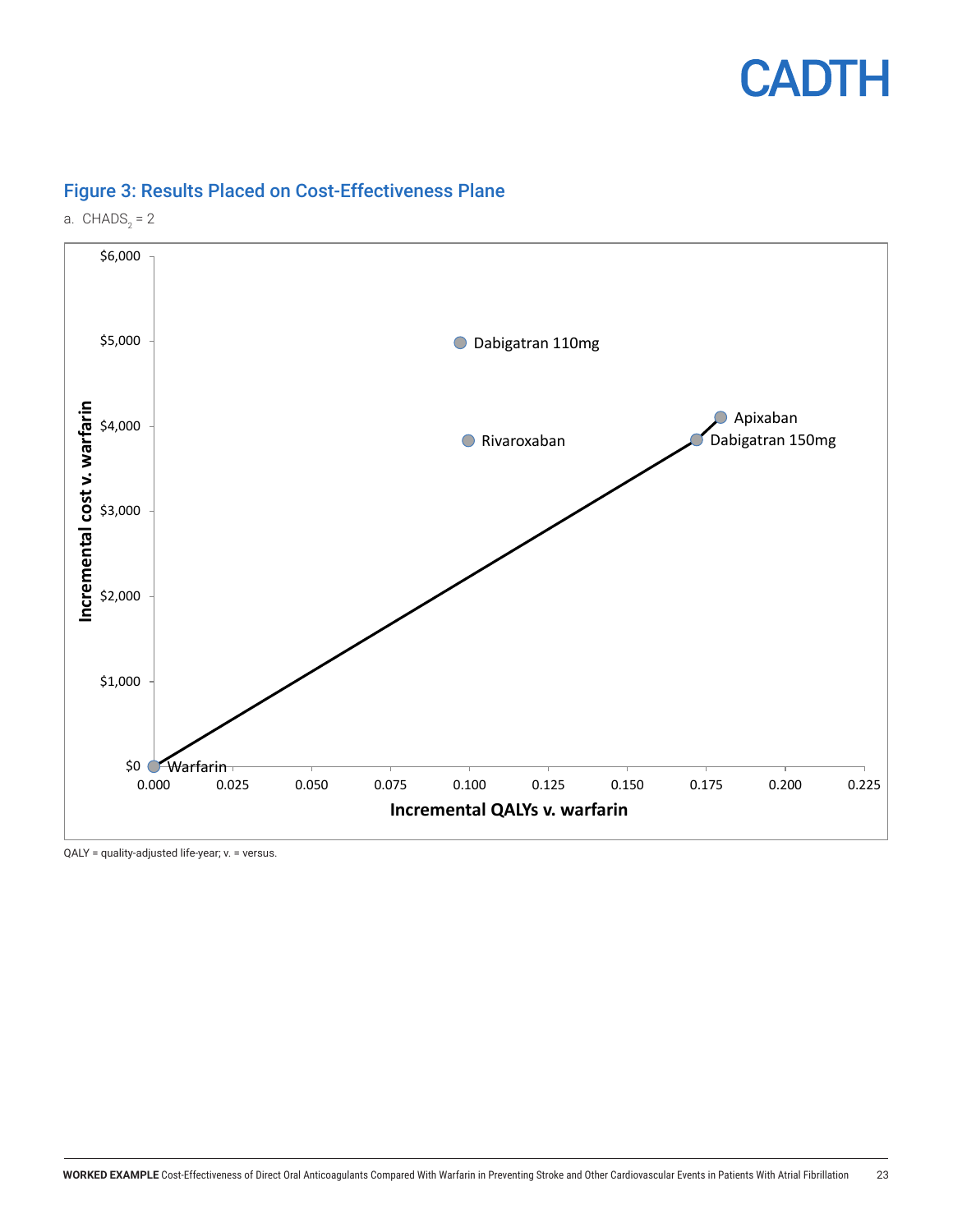

#### b.  $\text{CHADS}_{2} \geq 3$  without previous stroke



QALY = quality-adjusted life-year; v. = versus.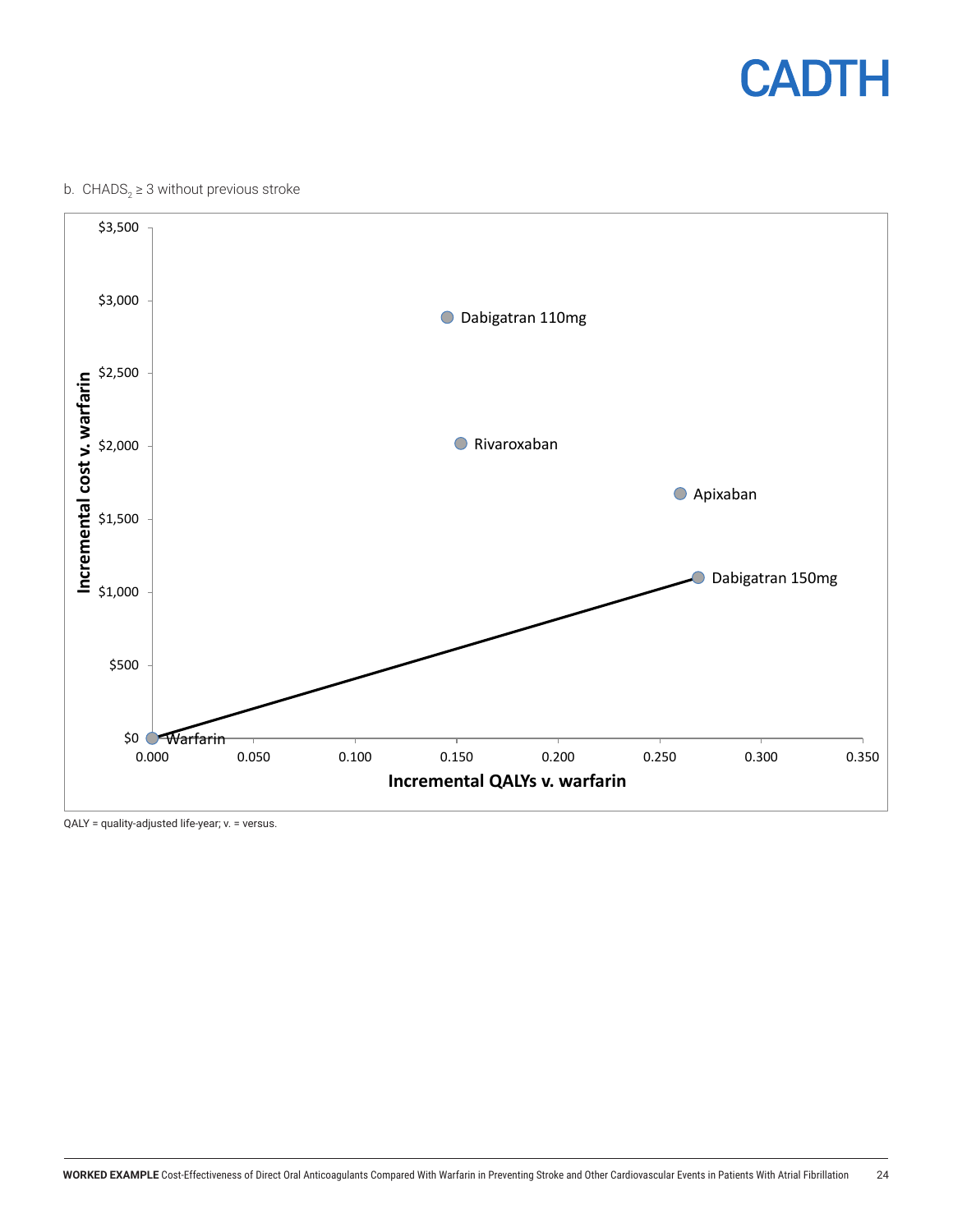

#### c.  $\text{CHADS}_{2} \geq 3$  with previous stroke



QALY = quality-adjusted life-year; v. = versus.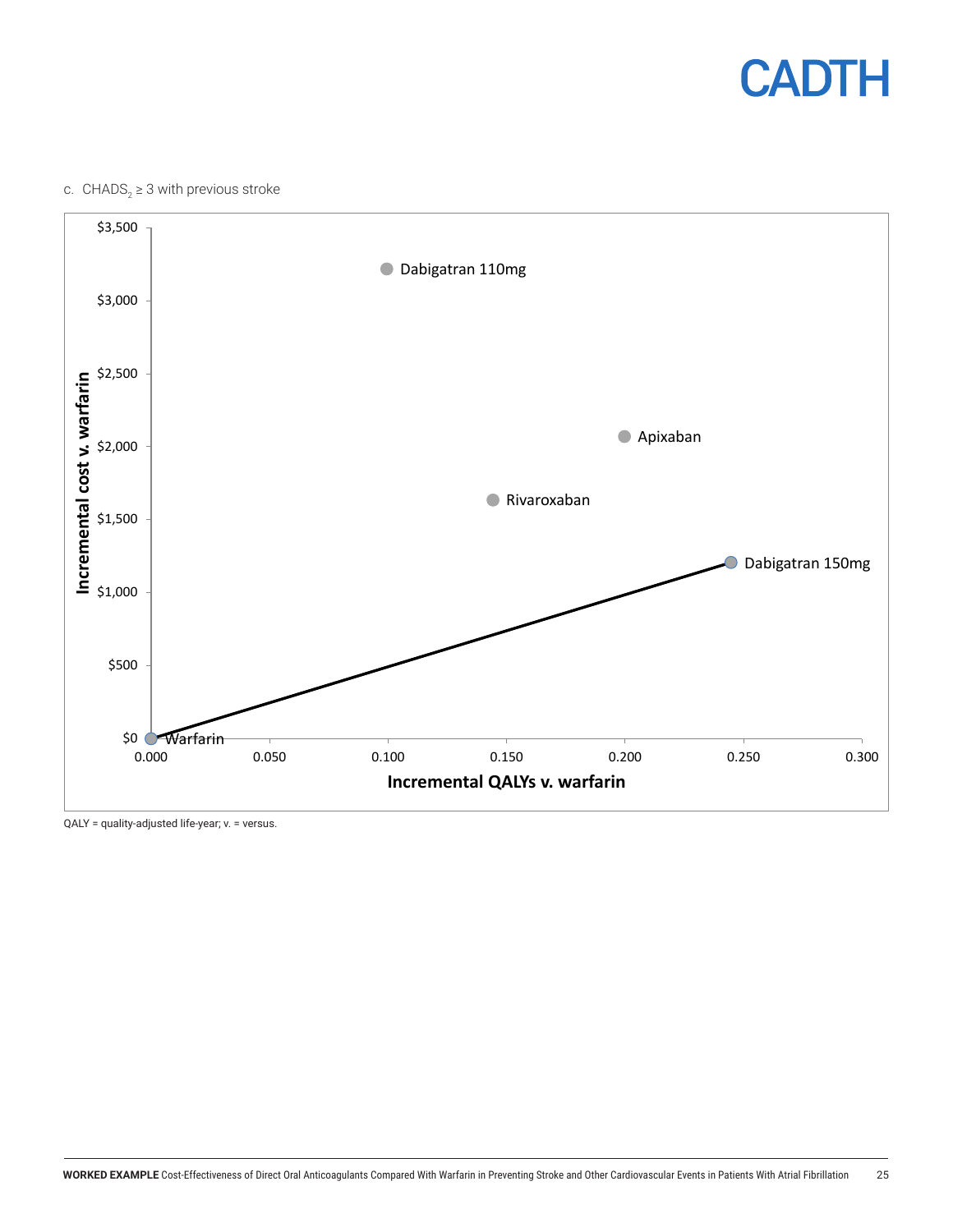



#### Figure 4: Cost-Effectiveness Acceptability Curve

a.  $CHADS<sub>2</sub> = 2$ 

QALY = quality-adjusted life-year.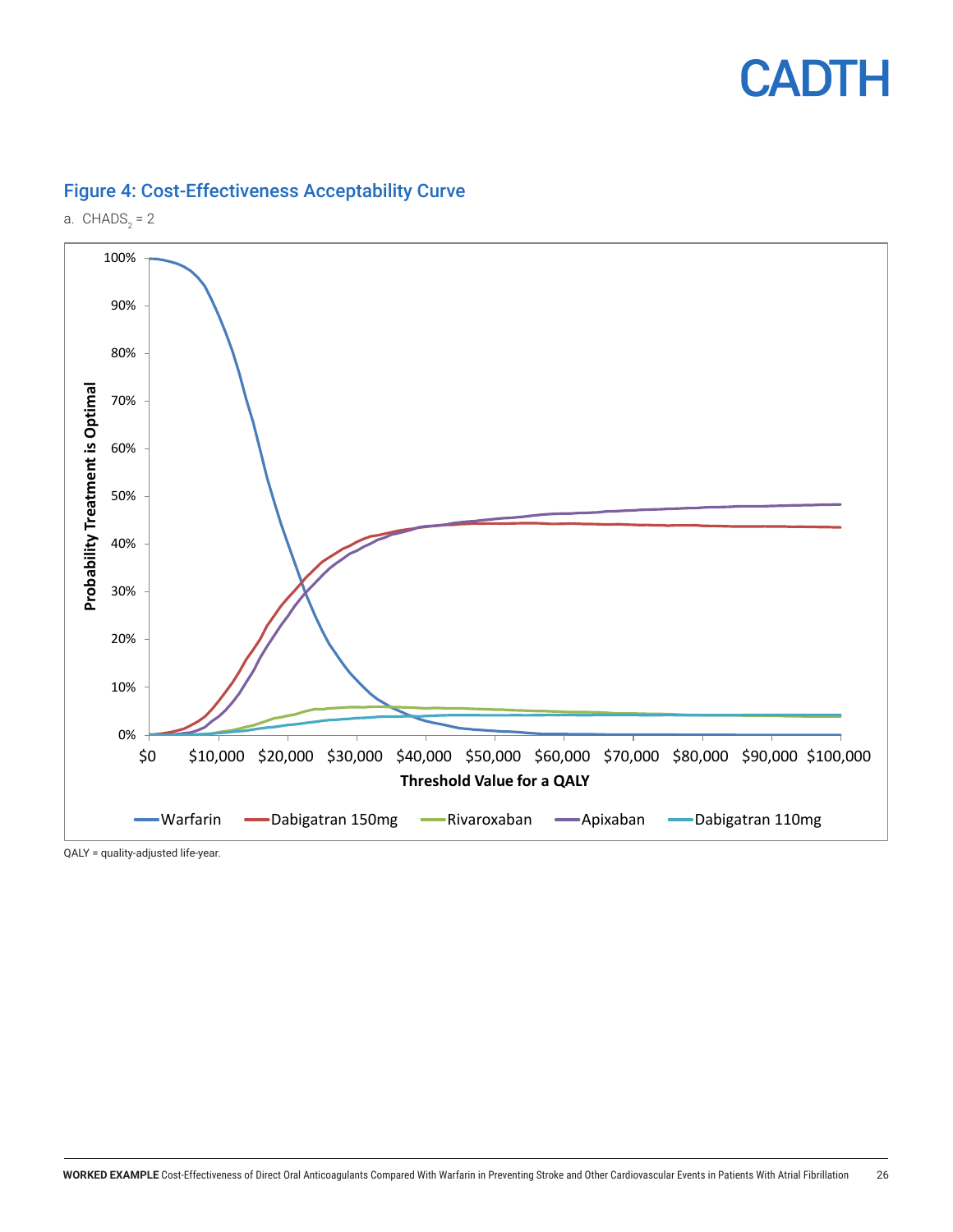

#### b.  $\text{CHADS}_{2} \geq 3$  without previous stroke



QALY = quality-adjusted life-year.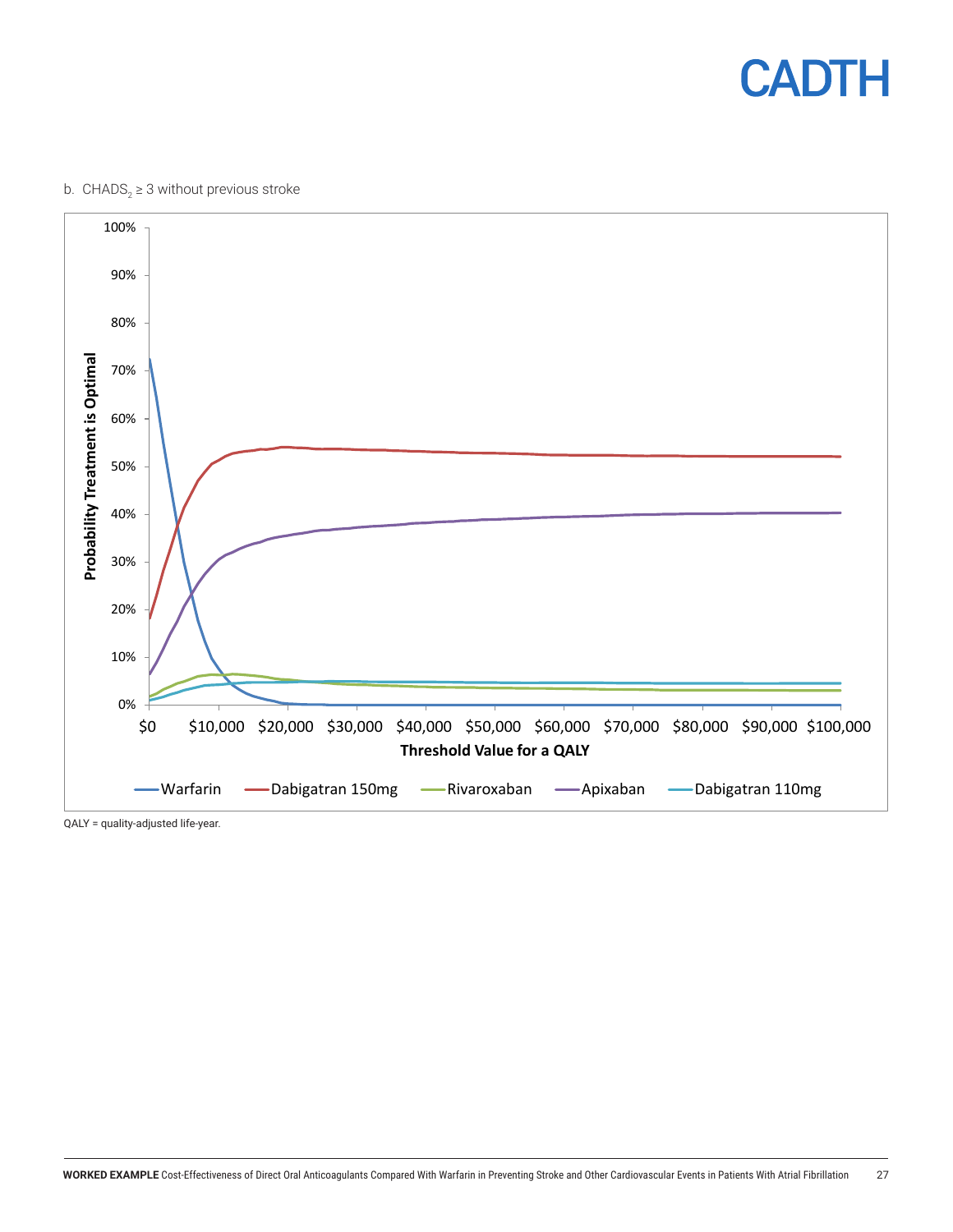

c.  $\text{CHADS}_{2} \geq 3$  with previous stroke



QALY = quality-adjusted life-year.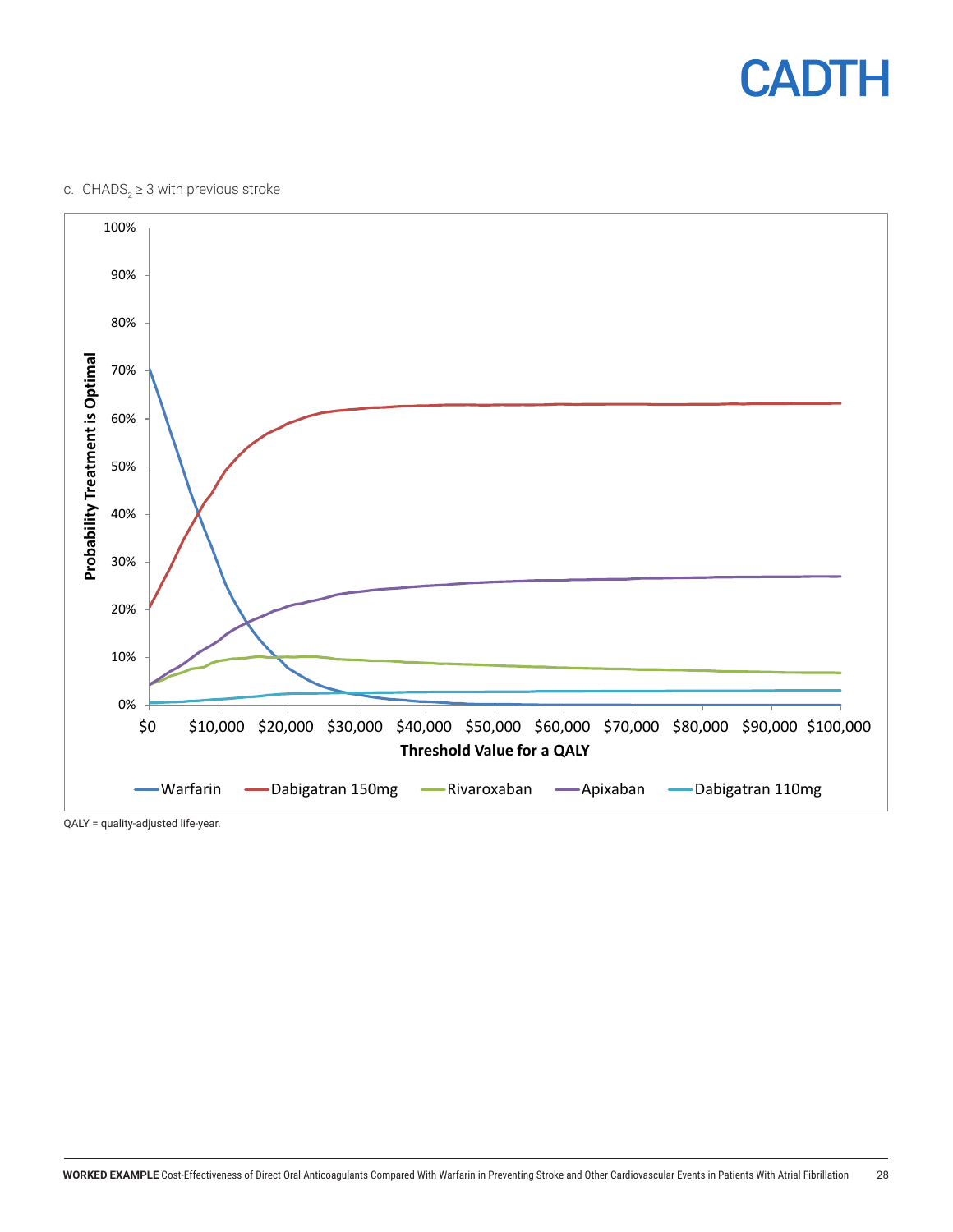



#### Figure 5: Cost-Effectiveness Acceptability Frontier

QALY = quality-adjusted life-year.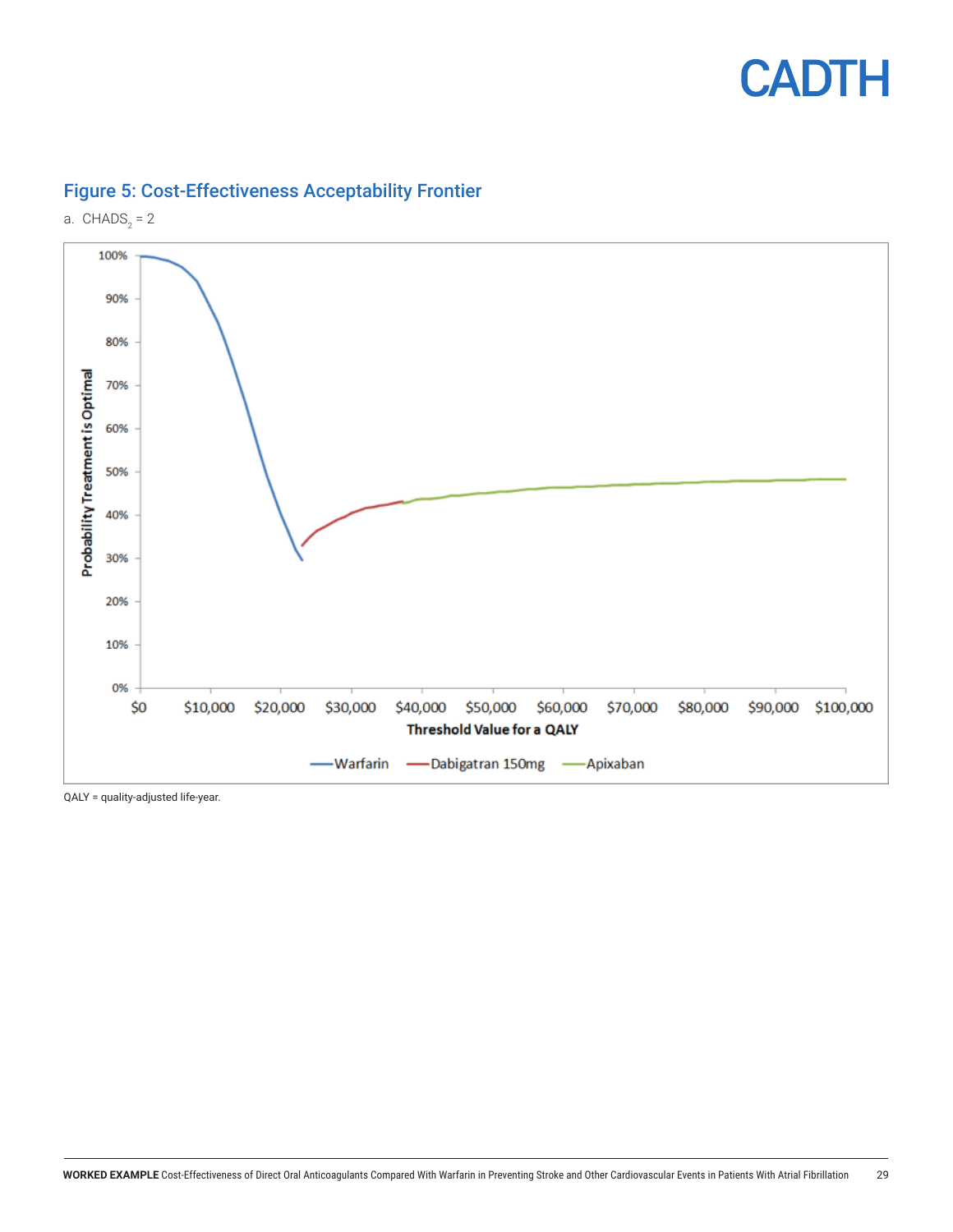

#### b.  $\text{CHADS}_{2} \geq 3$  without previous stroke



QALY = quality-adjusted life-year.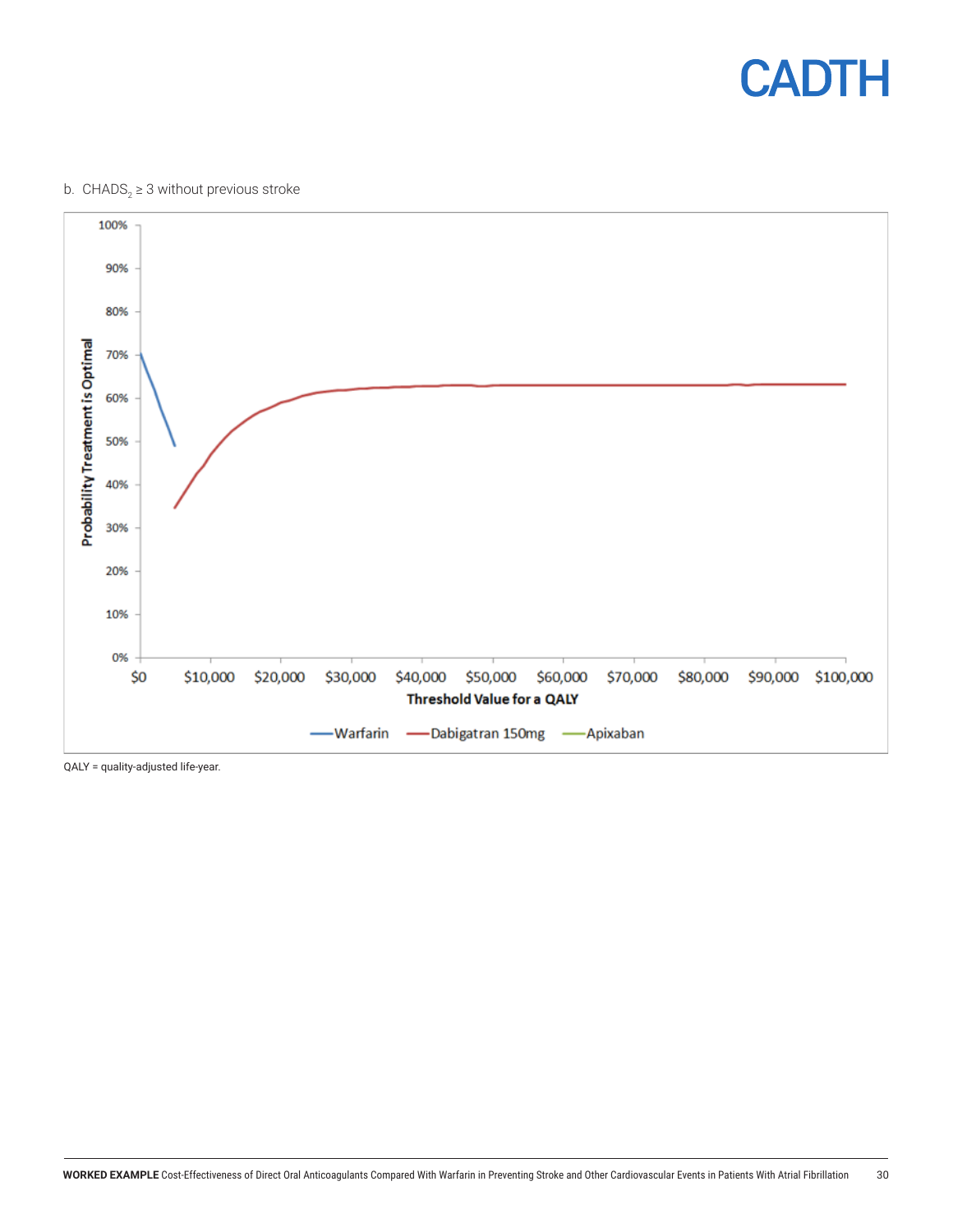

c.  $\text{CHADS}_{2} \geq 3$  with previous stroke



QALY = quality-adjusted life-year.